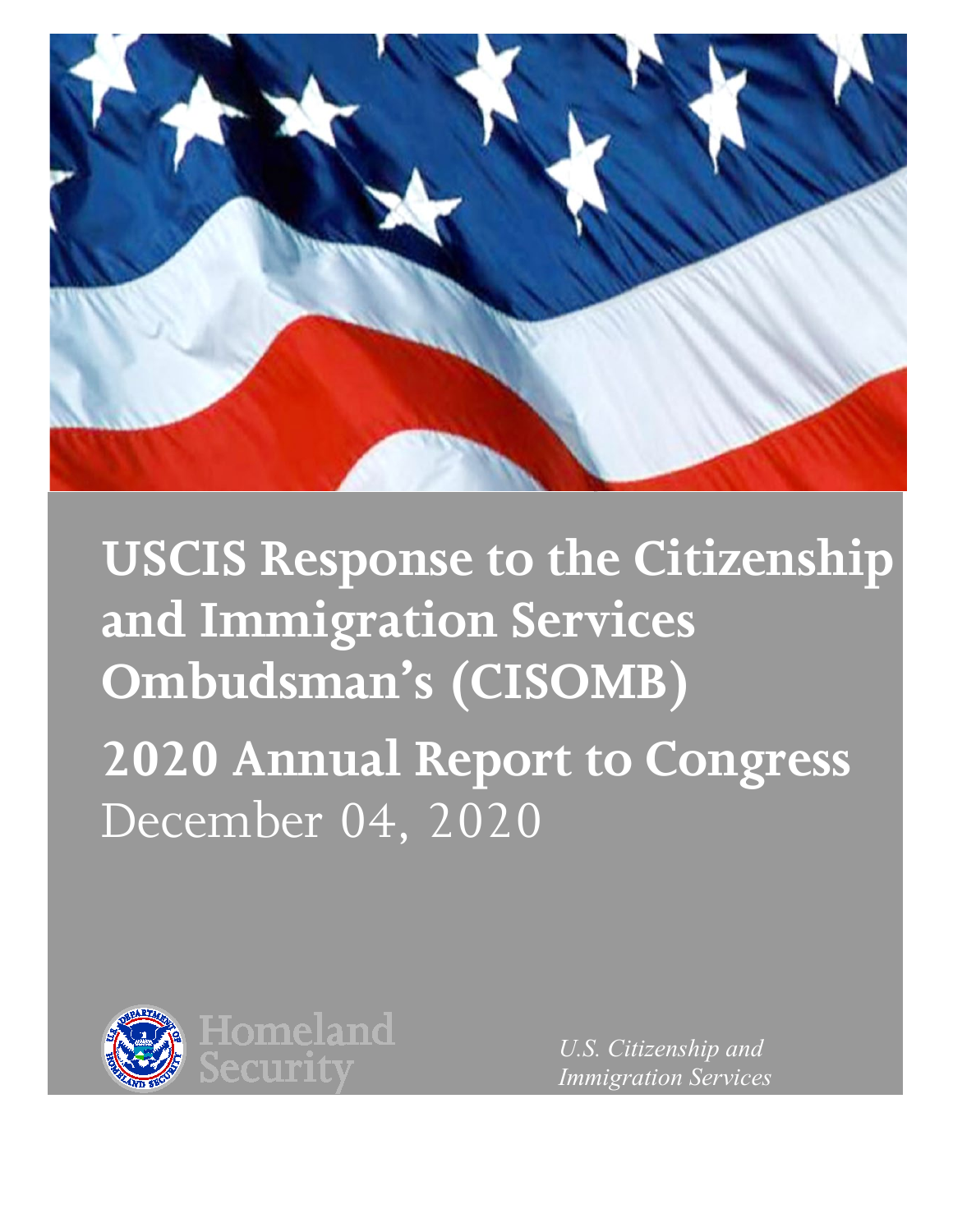**For Official Use Only**



# **USCIS Response to the Citizenship and Immigration Services Ombudsman's 2020 Annual Report to Congress**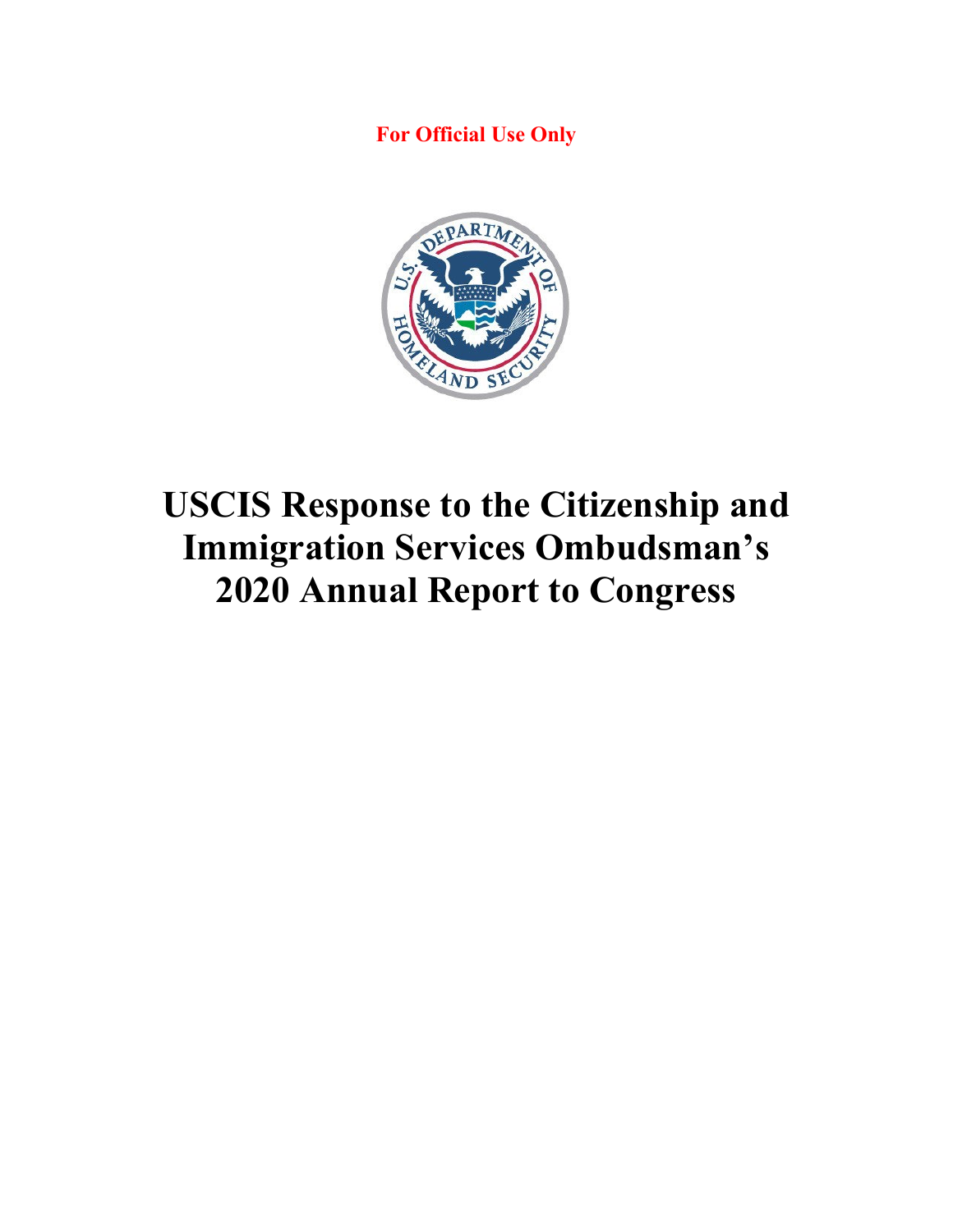## **A Message from the Deputy Director for Policy**

December 04, 2020

It is my pleasure to present the USCIS response to the Office of Citizenship and Immigration Services Ombudsman's (CISOMB) 2020 Annual Report to Congress. Our response addresses concerns raised in the Annual Report and highlights some of the agency's many accomplishments during the reporting period.

In the Annual Report, the Ombudsman discusses many topics of public interest, which includes:

- •The impact of COVID-19 on immigration benefits;
- •The current naturalization and asylum backlogs;
- Our efforts to maintain the integrity of the naturalization program;



- •A risk analysis of the Optional Practical Training program; and
- •An update on year two of lnfoMod.

The Annual Report also notes areas within the agency where improvements are warranted. We are pleased to provide our plans for addressing these concerns. We remain committed to fulfilling our duties to our nation and to those persons seeking immigration benefits.

I am thankful for the Ombudsman's diligence in reviewing the work of USCIS. Through efforts like the Annual Report, we are given an opportunity to step back and consider our achievements while addressing areas that need improvement. This kind of careful self-reflection is essential to progress, and I thank the Ombudsman for his help. USCIS, as always, stands ready to work with the CISOMB to ensure we provide the best service possible to our applicants, stakeholders, and the American public.

Sincerely,

Joseph B. Edlow Deputy Director for Policy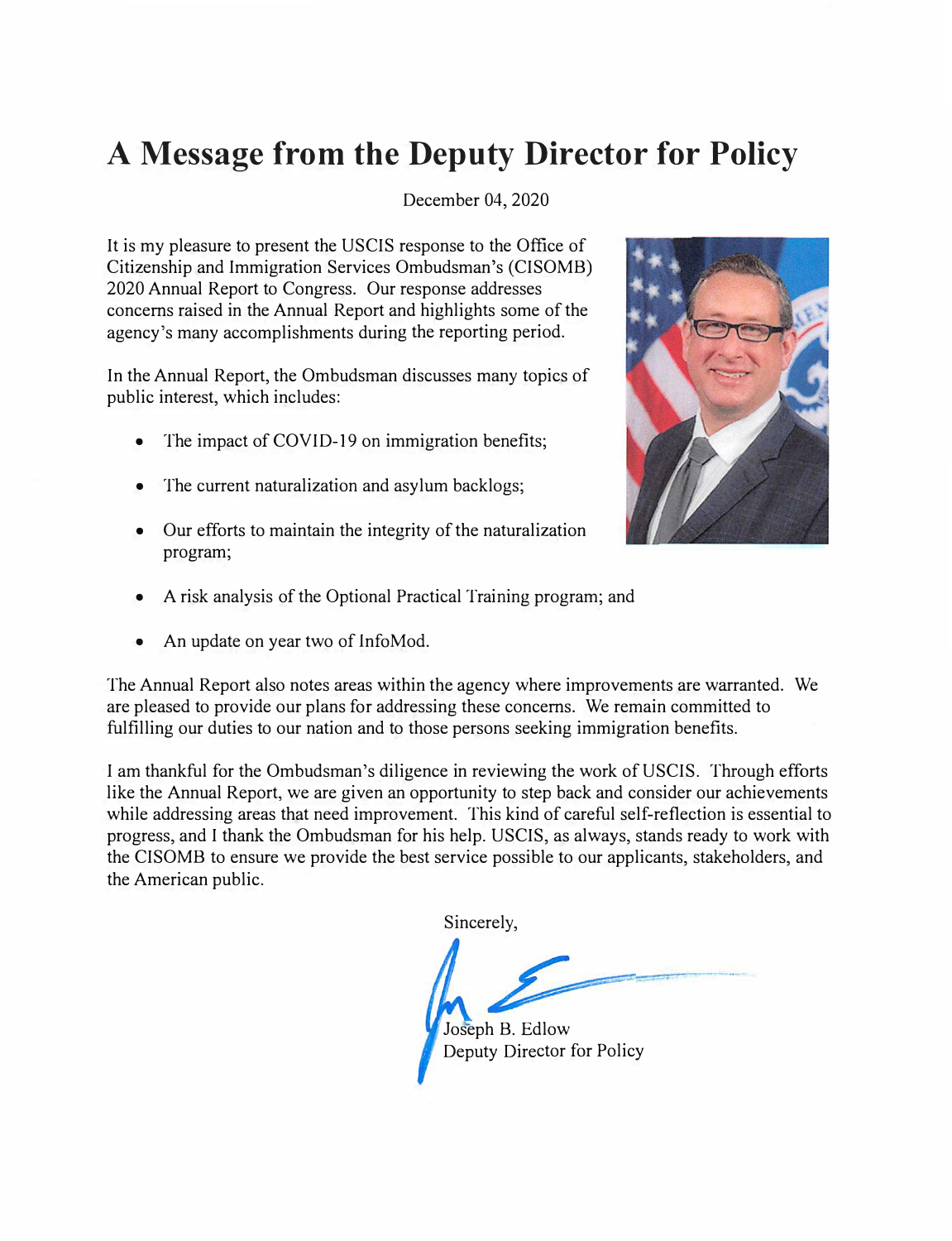**U.S. Department of Homeland Security**  U.S. Citizenship and Immigration Services *Office of the Director (MS 2000)*  Washington, DC 20529-2000

December 04, 2020



**U.S. Citizenship and Immigration Services** 

Michael Dougherty Citizenship and Immigration Services Ombudsman U.S. Department of Homeland Security Washington, DC 20528

Dear Mr. Dougherty:

Thank you for the information in the Citizenship and Immigration Services Ombudsman's 2020 Annual Report to Congress. I value your thoughtful and comprehensive assessment of U.S. Citizenship and Immigration Services' (USCIS) processes, policies, and operations.

I have reviewed the 2020 Annual Report and discussed your findings with my senior leadership team. We appreciate your analysis of the issues that affect our agency's work as we carry out our lawful mission. My team and I concur with many of the findings.

As the 2020 Annual Report details and our response confirms, we continue to take major strides to fortify USCIS programs, make our processes more efficient, and digitize agency resources the public uses. I truly appreciate the 2020 Annual Report acknowledging the immediate action USCIS took to continue processing applications during the COVID-19 pandemic. It has been challenging, but our dedicated workforce has met the challenge in a professional and safe manner.

Regarding maintaining the integrity of the Naturalization Program, USCIS appreciates CISOMB's recommendation to provide transparency regarding the Benefits Integrity Office (BIO)'s purpose and work. USCIS will consider better ways to inform the public about BIO's standards and review process; we will examine ways to effectively communicate BIO's purpose, work, and processes in a manner that is appropriate for public consumption.

I share your concerns about processing times for Naturalization and Asylum applications, as well as the ongoing threats from the Optional Practical Training Program. As our response details, we are taking the necessary steps to address all three.

I agree that the rollout of InfoMod did not go as smooth as we'd hope, however, we are excited about the results InfoMod has produced so far. USCIS continues to look at ways to modernize our operations. We have addressed your long term and short-term recommendations in our response. Thank you again for your valuable feedback.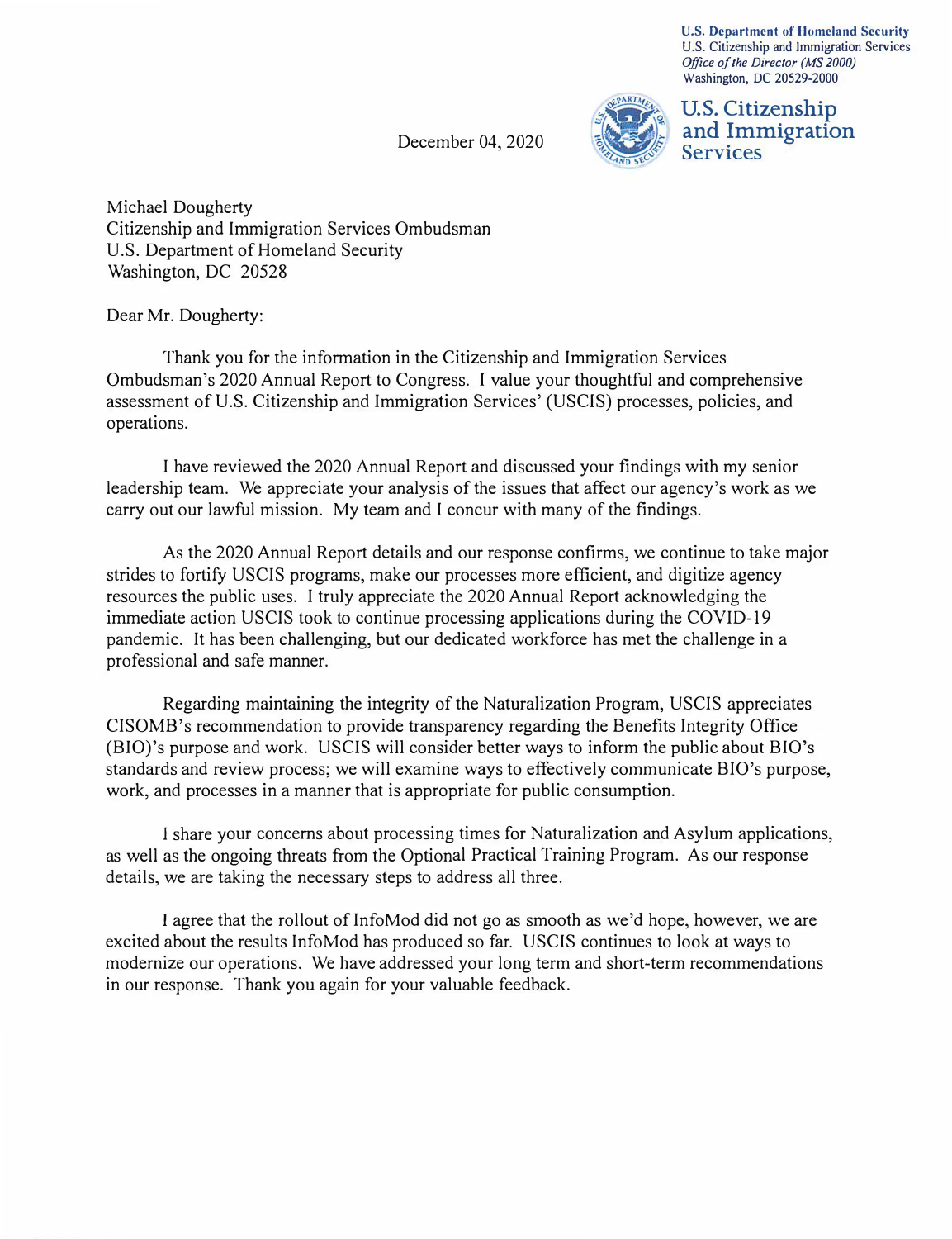I am pleased to present USCIS's response to the Annual Report for your consideration.

Sincerely,

la  $\epsilon$ 

Joseph B. Edlow Deputy Director for Policy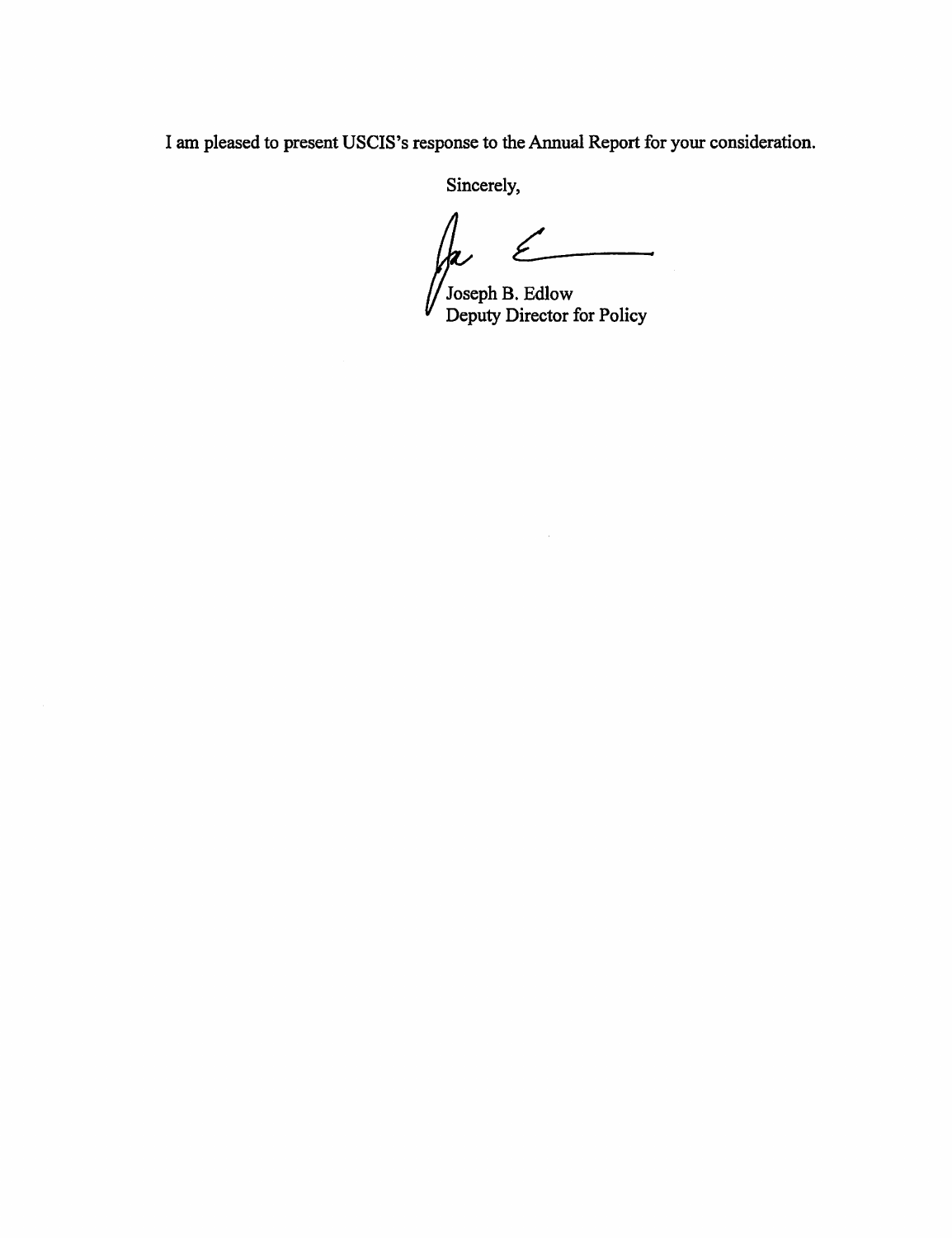## **Table of Contents**

| I.        |                                                                                     |
|-----------|-------------------------------------------------------------------------------------|
| П.        |                                                                                     |
| Ш.        |                                                                                     |
| IV.       |                                                                                     |
| V.        |                                                                                     |
| VI.       |                                                                                     |
| VII.      |                                                                                     |
|           | VIII. InfoMod (Year two): Accomplishments, Lessons Learned and Current Challenges19 |
| IX.       |                                                                                     |
| <b>X.</b> |                                                                                     |
| XI.       |                                                                                     |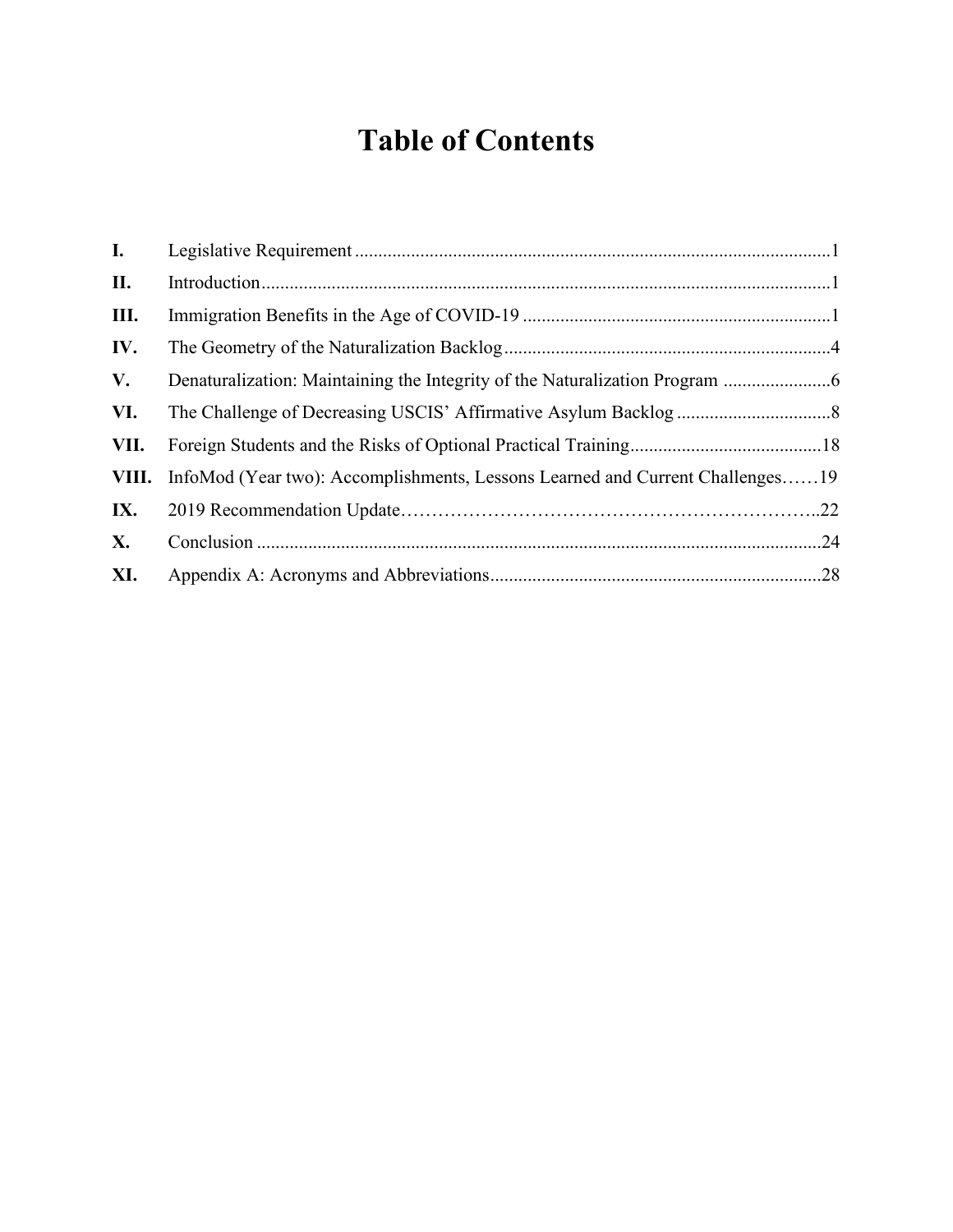### **I. Legislative Requirement**

This document responds to the reporting requirements set forth in the Homeland Security Act of 2002, codified at 6 U.S.C § 272, which provides in relevant part:

> (f) Responsibilities of the Bureau of Citizenship and Immigration Services—The Director of the Bureau of Citizenship and Immigration Services shall establish procedures requiring a formal response to all recommendations submitted to such director by the Ombudsman within 3 months after submission to such director.<sup>[1](#page-6-0)</sup>

### **II. Introduction**

U.S. Citizenship and Immigration Services (USCIS) thanks the Office of the Citizenship and Immigration Services Ombudsman (CISOMB) for the thoughtful, wide-ranging analysis found in its 2020 Annual Report to Congress. USCIS appreciates the Ombudsman's review of our agency's operations and welcomes the opportunity to respond to concerns and recommendations found in the annual report. Where appropriate, the response also highlights several of USCIS' accomplishments in improving procedures and applicant services from Fiscal Year (FY) 2019 and more recent accomplishments as well.

### **III. Immigration Benefits in the Age of COVID-19**

The 2020 CISOMB Annual Report details the immediate actions taken by USCIS. Those actions were: to suspend in-person appointments temporarily; reuse biometrics when possible; provide flexibility for required responses; amend certain H-2A and H-2B requirements and add temporary flexibility to extensions of stay. The report expresses concerns with USCIS' lack of changes to established policies or regulations (in addition to those already mentioned) and transparency on whether USCIS has yet to adopt a safe and timely way to collect, process, and adjudicate paper filings in a COVID-19 environment. CISOMB offered recommendations on how to address these concerns.

USCIS provided clarification and guidance on several issues of immediate concern such as evidentiary response times and in-person interviews. USCIS has issued public announcements on policy and program changes during the pandemic through its website, through its social media channels, including Twitter and Instagram, and congressional and stakeholder messages.

CISOMB recommendations, along with USCIS' response to them, are provided below:

<span id="page-6-0"></span> $1$  Pub. L. No. 107-296, 116 Stat. 2135 (2002), Homeland Security Act of 2002, online at [http://www.dhs.gov/xlibrary/assets/hr\\_5005\\_enr.pdf](http://www.dhs.gov/xlibrary/assets/hr_5005_enr.pdf)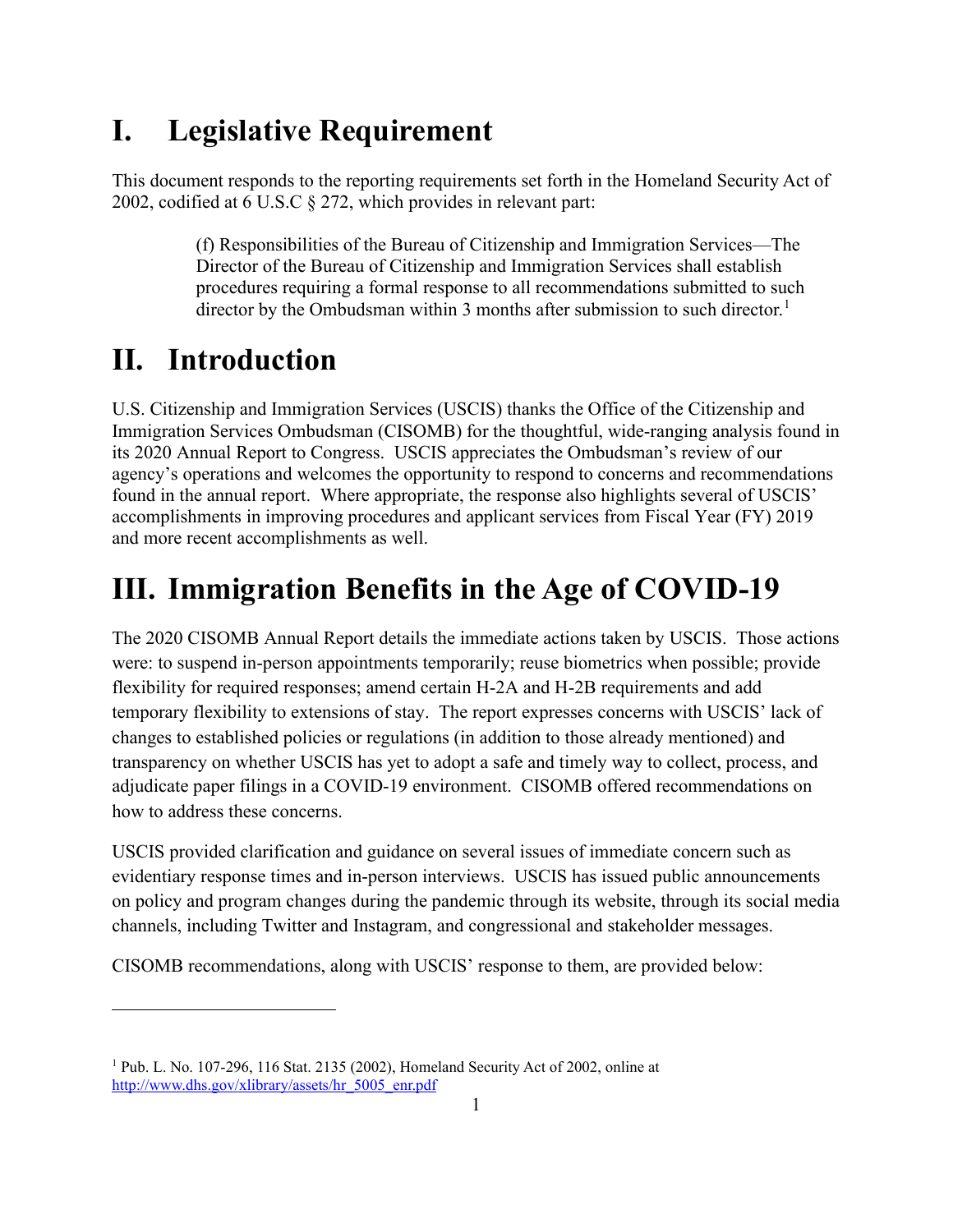### **1. The Ombudsman recommends that USCIS publicize its workforce plans going forward to inform the public and highlight continuity of services.**

In response to the COVID-19 crisis, USCIS coordinated a national public engagement initiative to support the agency's reopening efforts. To date, the agency has hosted more than 70 sessions for over 5,000 individuals. While national in scope, the initiative emphasized local outreach to ensure local stakeholders knew what to expect as USCIS offices reopened and to allow stakeholders to provide targeted feedback. The agency also coordinated a national public engagement via YouTube for more than 2,500 individuals and joined a similar session hosted by the CISOMB.

### **2. The Ombudsman recommends that USCIS issue policy or program statements on certain critical status questions, including those submitted through the Ombudsman's office which include the following:**

### **a. How does USCIS intend to meet statutory and regulatory obligations respecting the processing of naturalization applications?**

USCIS continues to explore long term solutions to meet the needs of the agency, while following the Centers for Disease Control and Prevention (CDC) and local guidelines to ensure the safety at all USCIS facilities. Upon reopening to the public, USCIS has prioritized administrative naturalization ceremonies in an abbreviated manner that incorporates social distancing and other COVID-19 mitigation efforts, including modifying the number and size of naturalization ceremonies, as needed to protect the health and safety of USCIS employees and members of the public. Along with that, USCIS continues to explore ways to gain efficiencies in how naturalization interviews are conducted at USCIS field offices. Specifically, USCIS continues to consider options for shifting to a more virtual setting for conducting naturalization interviews and administering the naturalization examination while still adhering to statutory and regulatory obligations regarding naturalization applications. USCIS remains committed to protecting the health and safety of all USCIS employees and members of the public.

### **b. What actions is USCIS taking to respond to individuals with emergency needs, including those seeking temporary proof of lawful permanent resident status, advance parole, etc.?**

USCIS is providing in-person appointments for applicants who can establish an emergent need, including for those seeking proof of lawful permanent resident status and advance parole. Applicants who establish that they have an emergent need will be priority scheduled for in-person services.

In addition, requests for humanitarian parole continue to be processed, as well as requests for refugee travel documents for applicants who are located overseas. Our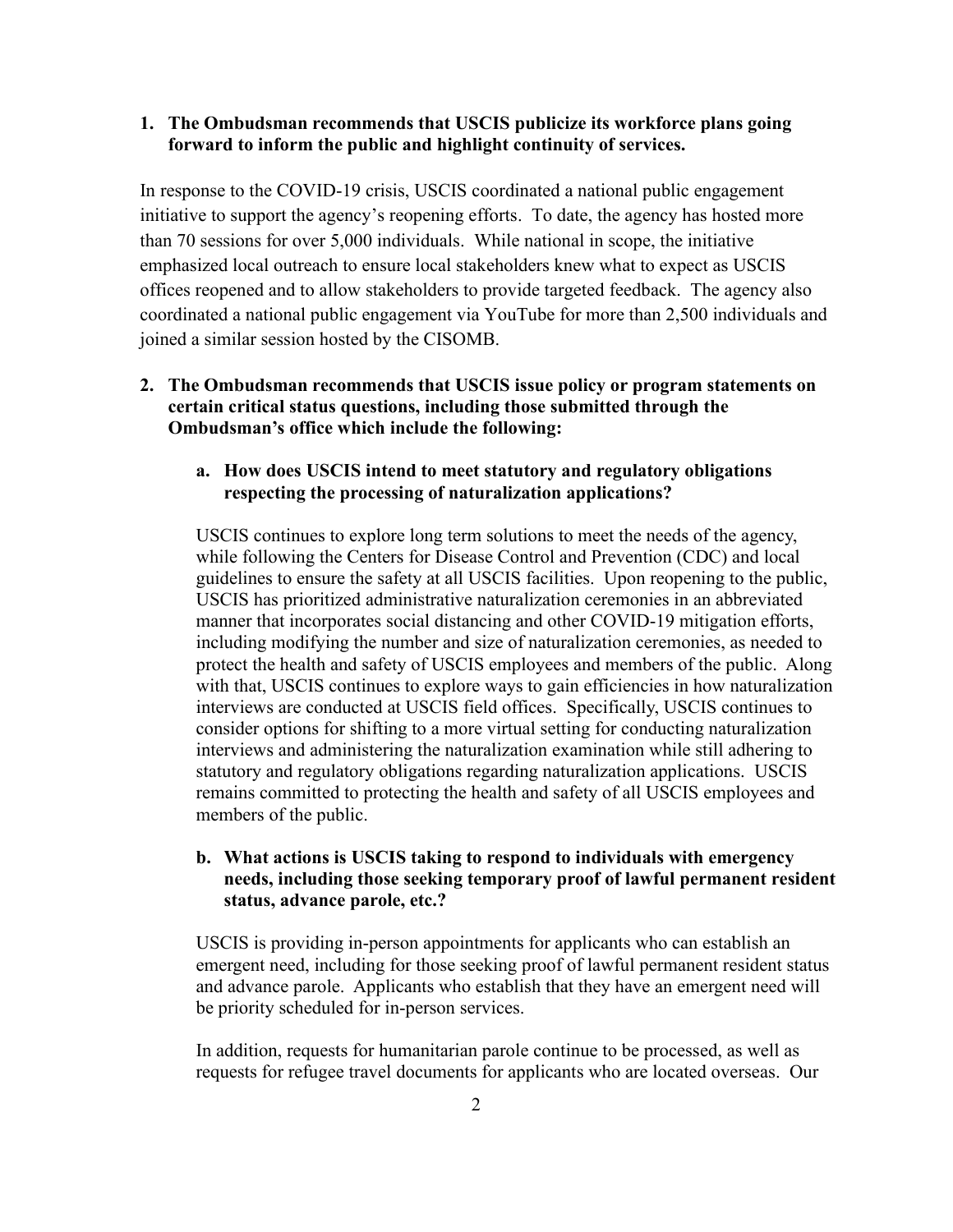international field offices that remain open continue to provide emergency services. Where USCIS does not have a field office, USCIS related inquiries are handled either by the local Embassy/Consulate Consular Section or domestic USCIS offices.

### **c. How is USCIS managing benefits applications from vulnerable populations (such as victims of human trafficking), where prolonged waiting periods could potentially endanger the applicant's safety?**

USCIS continues to adjudicate refugee resettlement cases that have been interviewed by USCIS officers and are awaiting a final decision, including those that can be completed by tele-video.

USCIS also continues to adjudicate other humanitarian-based applications and petitions for relief or protection. The rate at which these are being adjudicated varies depending on the particular application or petition and whether the adjudication requires an interview. There have been some operational challenges due to the pandemic but USCIS has worked to make appropriate adjustments (for example by increasing telework options for employees to ensure social distancing).

USCIS has extended a number of flexibilities during the pandemic to assist applicants and petitioners, including flexibilities in submitting required signatures and responding to agency requests, as well as providing guidance for special circumstances. For policy updates, operational changes (including the implementation dates), and COVID-19 information, please visit uscis.gov/coronavirus.

### **d. What is USCIS planning to do with adjustment applications where it has the authority to waive the in-person requirement?**

USCIS continues to follow the Interview Guidelines set forth in the USCIS Policy Manual. On a case-by-case basis, USCIS may waive an interview outside of the General Waiver Categories.

### **3. The Ombudsman recommends that USCIS reinstitute its national stakeholder meetings for its directorates to maintain communication with the public.**

USCIS public engagement activities were significantly affected by the pandemic, much like other operations in the agency. Nevertheless, during this time, agency staff have successfully transitioned to virtual outreach using webinar and virtual meeting platforms. Despite the slowdown, USCIS was able to coordinate several successful engagement opportunities and we expect to keep adding more opportunities.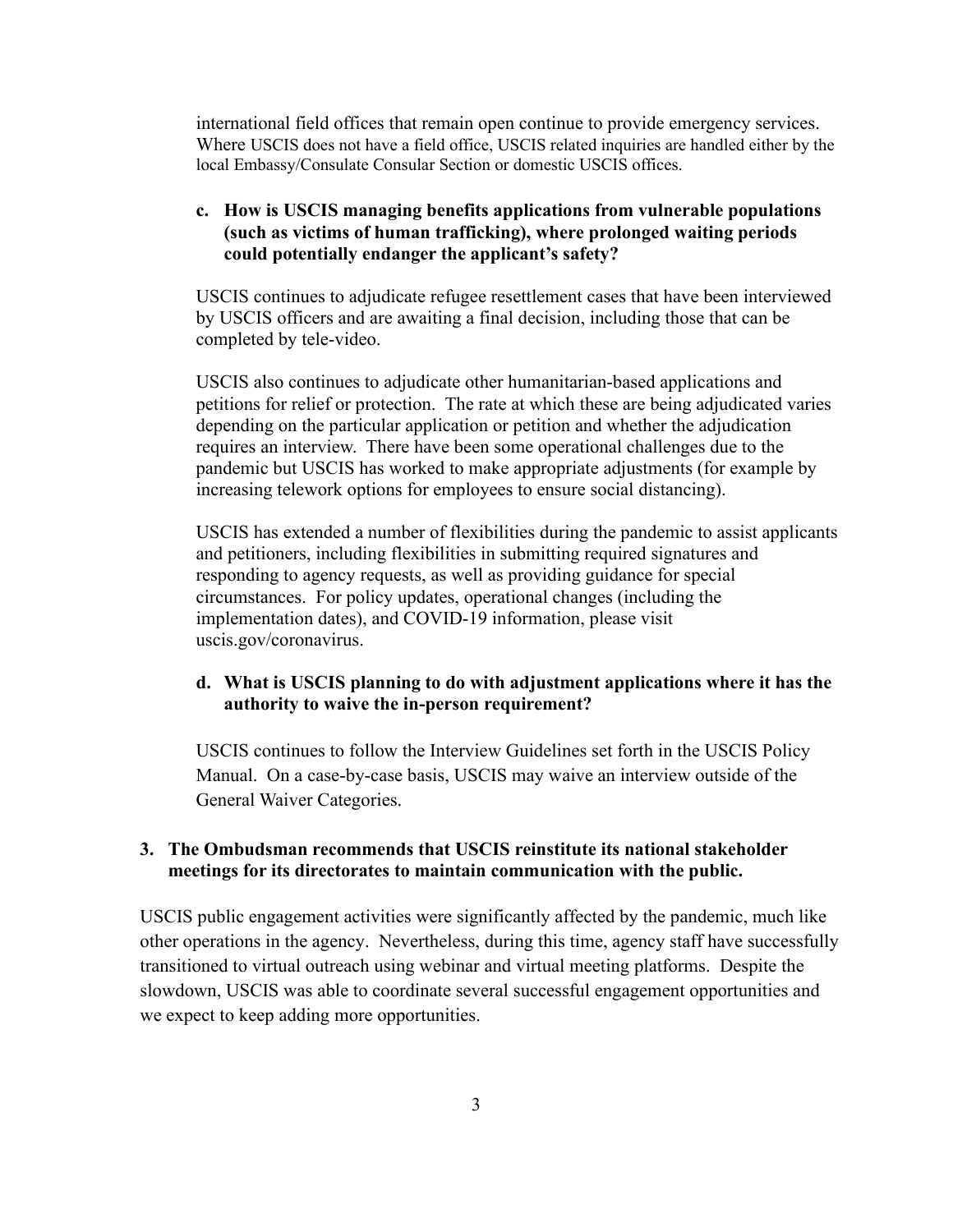In the weeks early in the pandemic, as meetings and events nationwide were being cancelled or postponed, USCIS hosted a series of successful webinars and information sessions on the new H-1B registration system, including a session with the CISOMB. USCIS also joined the American Immigration Lawyers Association (AILA) Continuing Legal Education (CLE) conference using a virtual platform.

Public engagement activities are not limited to virtual meetings or sessions. During the COVID-19 crisis, the agency handled or responded to a record number of inquiries, recommendations, and requests for information. This feedback was helpful as the agency considered certain flexibilities in response to COVID-19. While agency staff is not able to respond to every single inquiry, it does review public feedback carefully.

USCIS will continue outreach efforts in support of the COVID-19 crisis as reopening efforts continue growing and evolving during this time.

### **IV. The Geometry of the Naturalization Backlog**

In its [2](#page-9-0)020 Annual Report, the CISOMB provides an in-depth analysis on the backlog<sup>2</sup> for Form N-400, Application for Naturalization. The analysis details the possible causes of the backlog as well as efforts made by USCIS to reduce the backlog. In addition, the CISOMB offers recommendations to help reduce the backlog.

The report attributes the backlog to an unanticipated increase in receipts, increased workloads at field offices, insufficient staffing levels and facilities, increased completion rates, a proposed fee rule, budgetary constraints, lags in hiring, and the continued unpredictability and additional challenges brought by the COVID-19 national emergency. Additionally, the report lists the efforts made by USCIS to reduce the backlog. Those efforts include workload shifts, the use of the Electronic Immigration System (ELIS), the Formalized Check-In process (FCI), and the Form N-400 automated interview assessments.

CISOMB recommendations, along with USCIS' response to them, are provided below:

### **1. Improve Concurrent Processing of Form I-751/N-400**

As part of implementing the FCI project, the Field Operations Directorate (FOD) developed assessments of complexity, eligibility, and security check factors in ELIS for ELIS N-400 cases. An assessment level is assigned to a case based on the presence of factors in a case that allows USCIS to customize interview time and adjust the resources it applies to the interview. The N-

<span id="page-9-0"></span><sup>&</sup>lt;sup>2</sup> For the purpose of this report, the CISOMB defined "backlog" as total pending cases as opposed to the way USCIS defines "backlog" (cases outside of processing times that do not have pending RFEs and/or re-exams).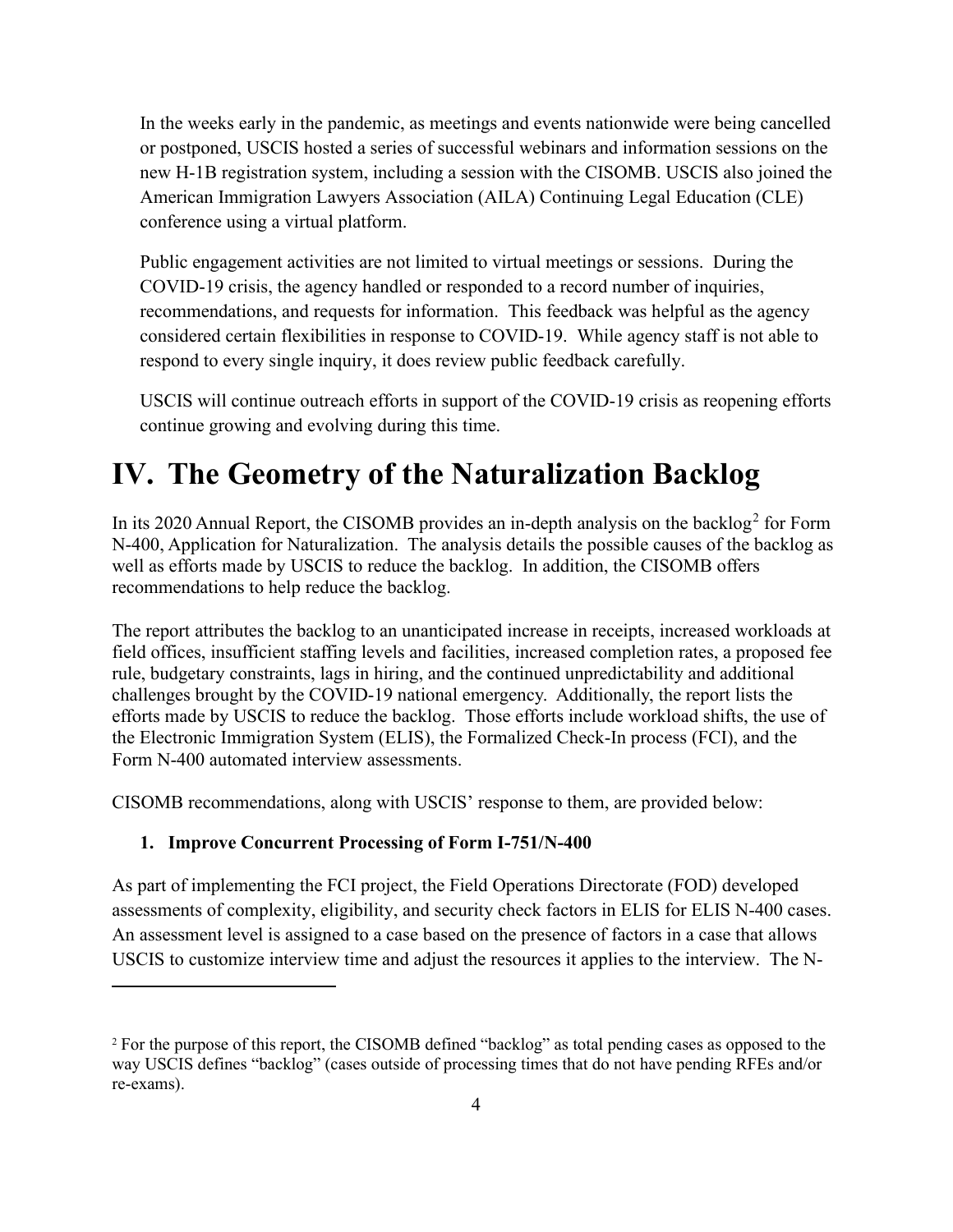400 Assessment uses data submitted with case filings and available in Systems of Record to identify if known factors exist that may require more time for processing during interviews. The assessment levels are visible to field office schedulers in the National Appointment Scheduling System (NASS) prior to scheduling cases at the field offices, and the presence or absence of the specific factors are visible to the officers in ELIS. An N-400 with an associated pending I-751 is one of these factors. In addition, USCIS is reviewing current processes and systems capabilities to increase efficiencies when both Forms I-751 and N-400 remain pending to ensure that both applications are scheduled concurrently for interview and decision.

#### **2. Improve N-648, Medical Certification for Disabilities, Processing**

Form N-648 is used by aliens who are applying for U.S. citizenship and need to request an exception to the English and civics testing requirements for naturalization because of physical or developmental disability or mental impairment. USCIS is currently reviewing regulations to improve Form N-648 processing and adjudications. In addition, as part of implementing the FCI project, FOD developed assessments of complexity, eligibility, and security check factors in ELIS for ELIS N-400 cases. An assessment level is assigned to a case based on the presence of factors in a case that allows USCIS to customize interview time and adjust the resources it applies to the interview. The N-400 Assessment uses data submitted with case filings and available in Systems of Record to identify if known factors exist that may require more time for processing during interviews. The assessment levels are visible to field office schedulers in the NASS prior to scheduling cases at the field offices, and the presence or absence of the specific factors are visible to the officers in ELIS. An N-400 with an associated N-648 is one of these factors.

USCIS appreciates the CISOMB encouragement to move forward with proposing a process to designate or revoke the status of medical professionals authorized to complete N-648s and is in the process of doing so. At the same time, USCIS will consider the CISOMB recommendation to have NBC pre-adjudicate concurrently filed N-648s prior to transferring the file to the field for an interview.

#### **3. Expand Remote Capabilities**

To enhance field office capability, efficiency, and flexibility, potentially saving time and office space, FOD has a strategic interest in exploring virtual interview options. The timeline to explore these options has been accelerated, due to the spread of COVID-19 and a need to practice social distancing. Field offices have begun testing and implementing video interview options for N-400 cases to achieve FOD's top priority of keeping FOD employees and the public safe, while also achieving FOD's goals of efficiency and flexibility and without compromising the ability of officers to effectively adjudicate cases and detect fraud. Using video interview procedures offers Office leadership a second safe interview procedure, to be used as and when needed. The options being tested and implemented were developed in partnership with the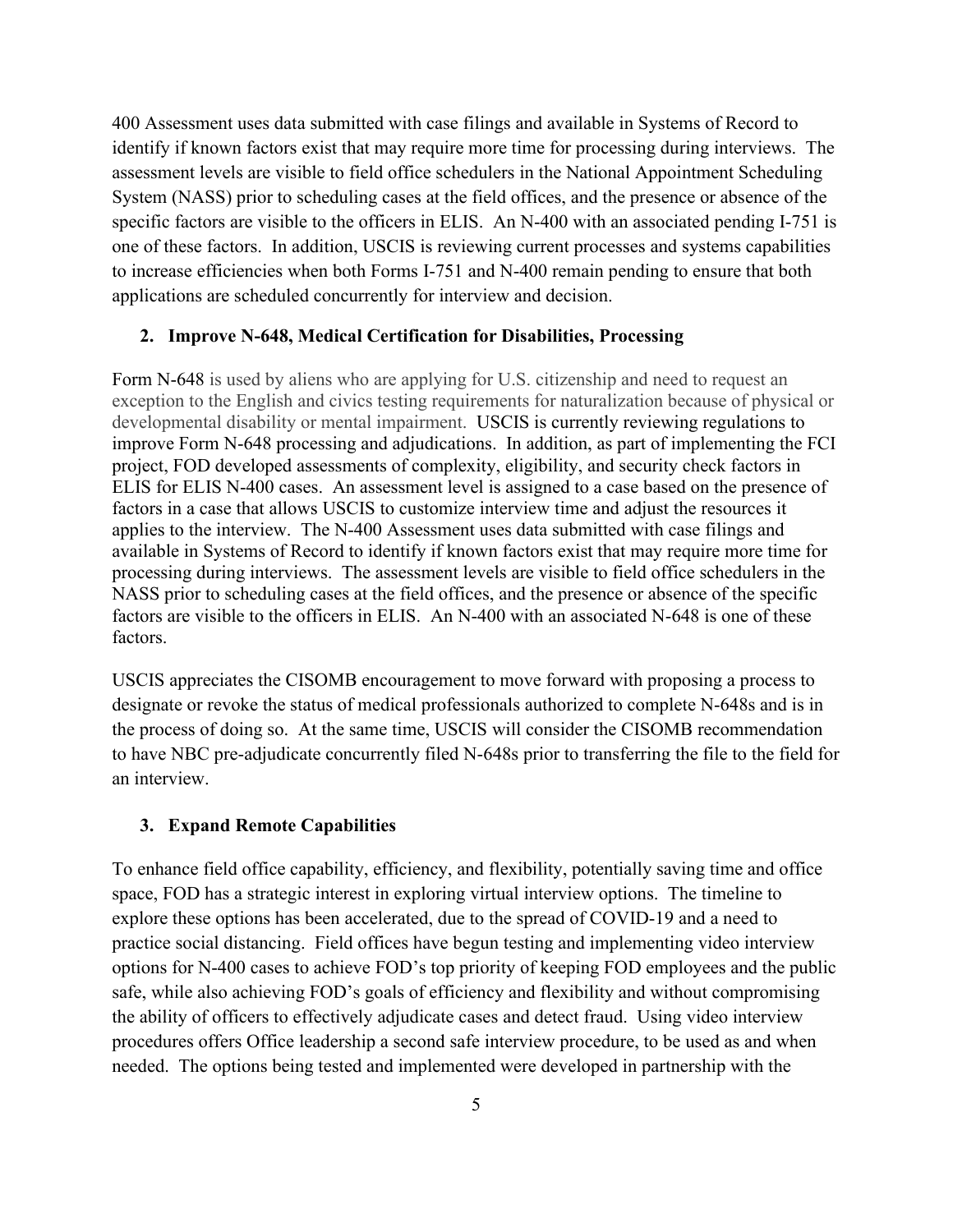Refugee, Asylum & International Operations (RAIO) Directorate through collaboratively exchanging best practices and lessons learned regarding processes and technology. FOD anticipates having initial video interviewing capabilities which will allow the applicant and officer to be in different interview rooms within a single field office, deployed to all field offices in the immediate future. Future expansions and enhancements, including having the applicant and interviewing officer located in different field offices, are actively being examined.

### **V. Denaturalization: Maintaining the Integrity of the Naturalization Program**

The 2020 CISOMB Annual Report outlines the processes and difficulties regarding maintaining the integrity of the Naturalization Program in denaturalization cases. USCIS has worked to increase and centralize its denaturalization operations and referrals to take appropriate and timely action against individuals who naturalized unlawfully. Revocation of naturalization under section 340 of the Immigration and Nationality Act (INA) is pursued when there is clear, convincing, and unequivocal evidence that an individual's naturalization was illegally procured or obtained by concealment of a material fact or by willful misrepresentation. In January 2018, USCIS created the Historical Fingerprint Enrollment (HFE) Unit, renamed the Benefits Integrity Office (BIO) in November 2019, to review a population of naturalization cases identified by the DHS Office of Inspector General's report on Operation Janus. BIO's workload has since expanded to include potential denaturalization cases identified through other DHS initiatives.

USCIS has continuously worked to improve its process and learn from gaps identified in Operation Janus and other denaturalization caseloads. We continue to analyze these cases in an effort to implement front-end measures that mitigate fraud and the erroneous naturalization of ineligible applicants. USCIS expects to close gaps in biometric collection and strengthen screening and vetting processes, which should result in a decrease in the overall number of new cases referred for denaturalization. USCIS has taken the following actions to mitigate the risk of naturalizing ineligible applicants:

- Increased biometric collection at various points in the immigration lifecycle to ensure appropriate identity verification;
- Enrollment of legacy Immigration and Naturalization Services (INS) historical paperbased fingerprint records into the DHS Automated Biometric Identification System (IDENT), a data system that is accessible across all DHS components and works with other federal agencies;
- Electronic collection of USCIS fingerprints as well as digital upload into IDENT; and
- Increased biometric-based screening and background checks to detect multiple identities and additional potentially derogatory information earlier in the adjudicative process.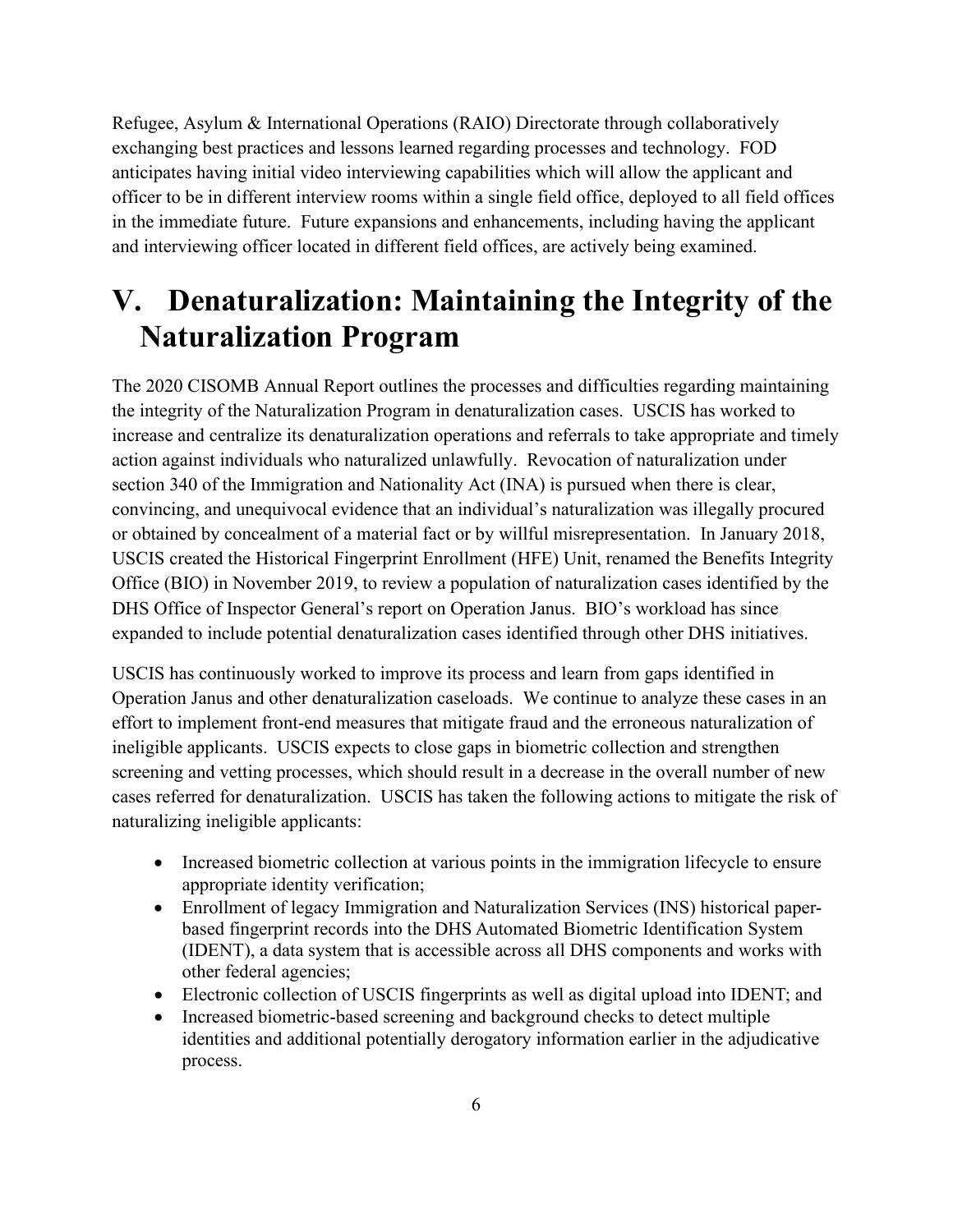Separately, USCIS continues to make efforts to increase its access to law-enforcement databases. If successful, this will allow USCIS to obtain real-time updates of an applicant's criminal history and ensure that USCIS has a current and complete criminal history record before completing an adjudication. This could also mitigate the need to pursue denaturalization on individuals who did not disclose their criminal history during the naturalization process.

While USCIS invests resources into investigating and referring cases for possible denaturalization, such efforts improve the overall integrity of the immigration system by detecting and deterring fraud. Moreover, such efforts have helped to identify fraud patterns and information gaps and to develop measures to prevent the naturalization of ineligible aliens contrary to law. The CISOMB acknowledged that BIO's augmented denaturalization-review process also has the potential to reduce resources dedicated to future denaturalization proceedings. It also acknowledged that the limited number of referrals that have resulted from BIO's denaturalization process is insufficient to make conclusions about its efficacy. CISOMB will continue to monitor USCIS' denaturalization efforts and its impact on the denaturalization process and on stakeholders.

Before addressing CISOMB's recommendations, USCIS would like to address inaccuracies found within this section of the 2020 Annual Report.

CISOMB 2020 Annual Report, page 37, states in part:

"In February 2019, BIO established Operation Prison Outlook, which reviewed the naturalization applications of naturalized citizens meeting the following criteria: convicted of certain sex offenses, naturalized more than 10 years ago, and currently in prison. It reviewed these files because the individuals' criminal history may have rendered them ineligible to naturalize if the charge and conviction dates took place while their naturalization applications were pending. BIO identified 935 naturalized citizens who met these criteria, and thus far, have identified 27 as referrals to DOJ for denaturalization."

USCIS provides the following corrections:

- The name of the operation is Operation Prison Lookout (OPL), not Operation Prison Outlook.
- OPL is a Bureau of Prisons (BOP) and DOJ-led operation in which a list of naturalized individuals convicted of certain sexual offenses are sent to USCIS to review for possible denaturalization. The BOP and DOJ established this operation in conjunction with USCIS.

To date, BIO has received a list of 273 naturalized individuals for further analysis under OPL and has referred three cases to DOJ for civil denaturalization action. The remaining cases are in the preliminary stages of the investigative process. It is anticipated that USCIS will refer additional cases once investigations and internal processes are complete.

Also, USCIS would like to clarify that USCIS did not initiate the enrollment of legacy INS historical paper-based fingerprint records into IDENT. This was initiated and completed by DHS.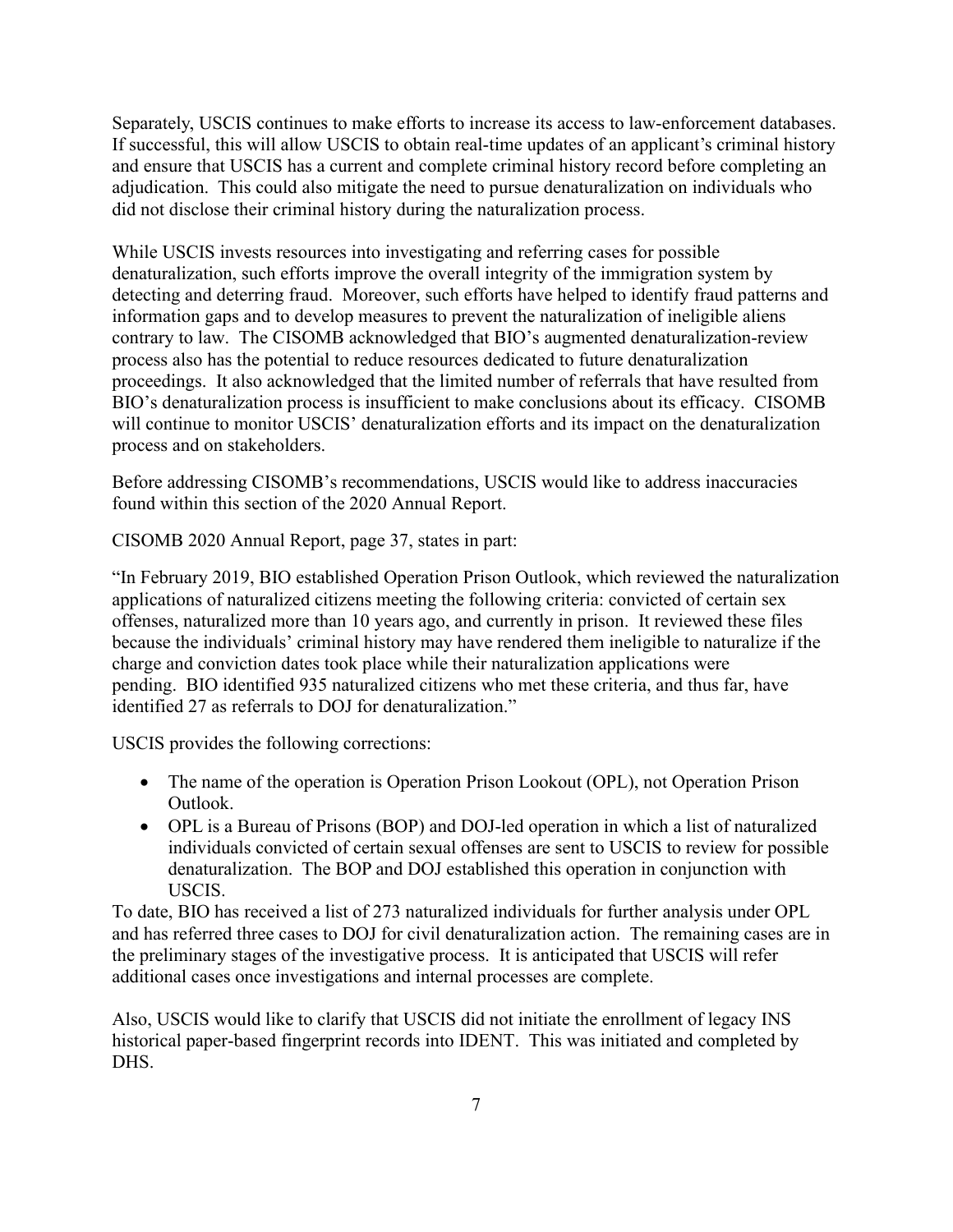CISOMB recommendations regarding denaturalization, along with USCIS' response to them, are provided below:

### **1. Inform the public of BIO's standards and review process.**

USCIS will consider ways to better inform the public about BIO's work, as appropriate. BIO has developed detailed processes for the intake, review, investigation, and referral of cases to the Department of Justice (DOJ) Office of Immigration Litigation. These processes are designed and implemented to identify and refer to DOJ potential denaturalization cases that have been thoroughly vetted and properly assessed for denaturalization action. BIO consists of Fraud Detection and National Security (FDNS), Field Operations Directorate (FOD), and Office of Chief Counsel (OCC) components in order to investigate the case, conduct a merits review, and develop the "Affidavit of Good Cause" that is required to be filed with DOJ when referring a case for denaturalization. The government must provide clear, convincing, and unequivocal evidence to sustain its burden of proof for civil denaturalization.

BIO's processes involve agency investigative practices, which are law-enforcement sensitive and therefore cannot be shared with the public. BIO is also mindful of its responsibilities towards protecting Personally Identifiable Information and evidentiary rules that may apply as these cases proceed to litigation. USCIS is and will continue to be consistently responsive to Congressional inquiries specific to BIO's work. Nevertheless, we appreciate CISOMB's recommendation to provide transparency regarding BIO's purpose and work. We will examine ways to effectively communicate BIO's purpose, work, and processes in a manner that is appropriate for public consumption.

### **2. Inform the public of the results BIO's denaturalization cases are having on fraud prevention, thereby mitigating the need to refer denaturalization cases to DOJ.**

USCIS respectfully disagrees with this recommendation at this time. The primary objective of this effort is for the U.S. Government to revoke U.S. citizenship from individuals where there is clear, convincing, and unequivocal evidence that the person committed fraud in order to obtain U.S. citizenship through naturalization. While fraud prevention may eventually deter aliens from committing acts of fraud to secure U.S. citizenship, it is critical that the agency must revoke unlawfully obtained citizenship in order to uphold the integrity of the immigration system. As such, the U.S. Government must ultimately refer denaturalization cases to DOJ when we have clear, convincing, and unequivocal evidence the individual committed fraud to secure U.S. citizenship.

Secondarily to this, many USCIS efforts have an impact on overall fraud prevention activities. BIO's caseload cannot be considered individually when assessing USCIS' overall fraud prevention protocols. USCIS has implemented and continues to enhance security and vetting procedures to identify potentially derogatory information earlier in the adjudicative process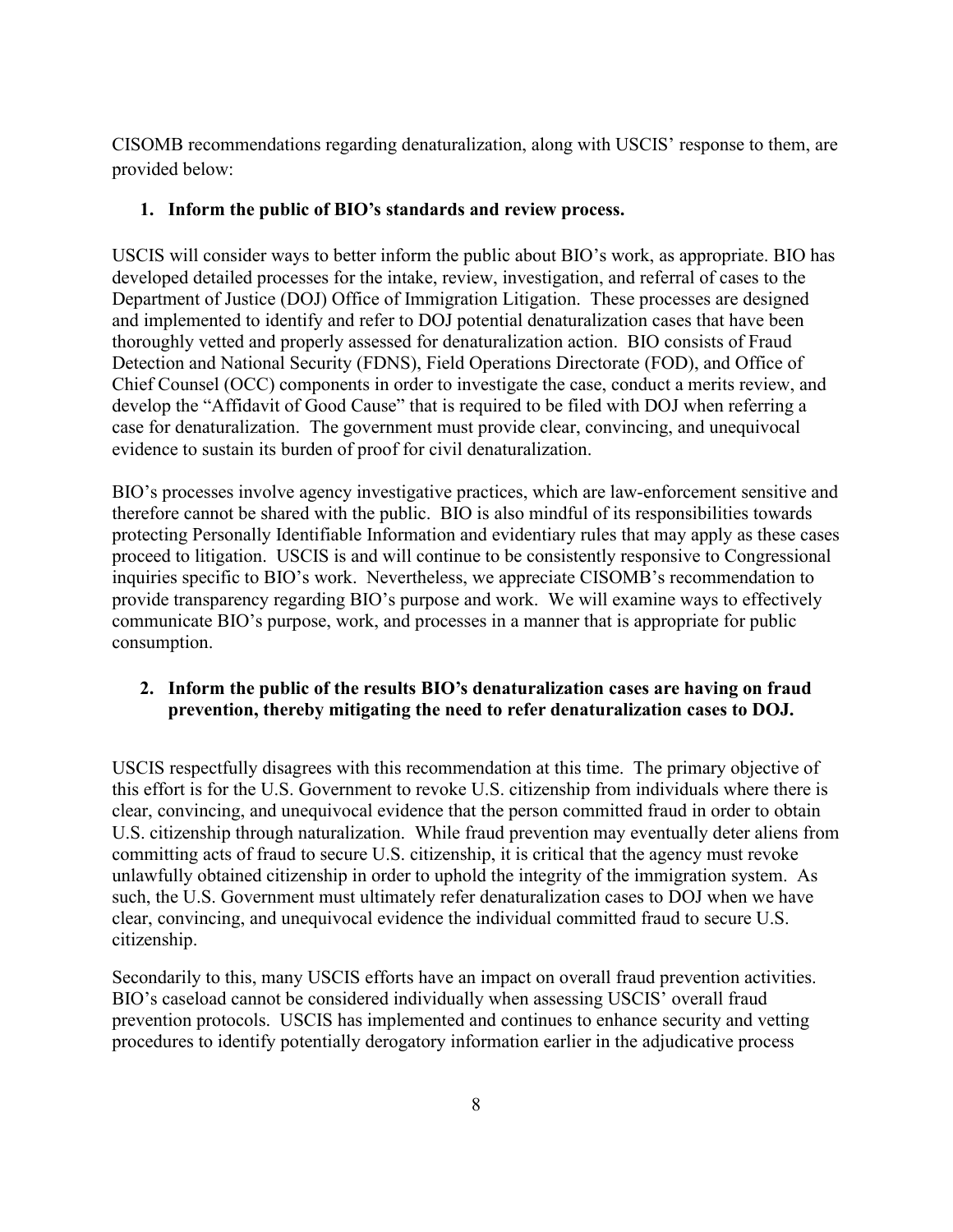across all form types. Once BIO's efforts related to the 2017 OIG Report (OIG-17-111) are complete, USCIS may be in a better position to consider this recommendation.

### **VI. The Challenge of Decreasing USCIS' Affirmative Asylum Backlog**

The USCIS Asylum Division oversees the affirmative asylum application process and conducts all fear screenings for aliens apprehended at or near the U.S. border who are subject to expedited removal proceedings. Since 2014, high volumes of fear screenings at the Southern border and affirmative asylum receipts have placed great strain on the resources of the USCIS Asylum Division and presented a number of challenges. USCIS has managed these challenges through staffing adjustments, policy updates, and proposed regulations. Despite many efforts, the affirmative asylum backlog remains above 350,000 as of the publication of the CISOMB Annual Report. According to CISOMB, USCIS could publish processing times for long-pending asylum applications and could triage pending applications to determine ineligible cases that may be removed from the queue.

Despite USCIS' adoption of a national interview scheduling priority, both legal representatives and individuals have expressed to CISOMB that highly variable and unpredictable processing times for pending applications between asylum offices have made it difficult to determine when USCIS might schedule an applicant for an interview and to plan accordingly. Stakeholders have suggested that USCIS resume using national and local engagement and outreach mechanisms to explain agency policies and programmatic changes that could affect processing times.

The CISOMB's casework and stakeholder engagements have highlighted the need to review USCIS' affirmative asylum backlog. From 2013 to 2019, CISOMB saw a 30% increase in case assistance requests for affirmative asylum applications.

Additionally, CISOMB received numerous stakeholder inquiries surrounding USCIS' plans to leverage its skilled workforce in lieu of conducting in-person interviews during the COVID-19 pandemic. CISOMB is accordingly reviewing USCIS' affirmative asylum backlog to assess how the agency can reduce the time it takes to address long-pending affirmative asylum applications while supporting the administration of U.S. immigration laws and treaty obligations.

The report highlights the many reasons the affirmative asylum backlog has grown to over 350,000 cases waiting disposition and the factors that played a significant role in the agency's backlog numbers:

- Migration surge and the fear screening process;
- Exponential growth in USCIS affirmative asylum receipts;
- USCIS Asylum Division staffing challenges;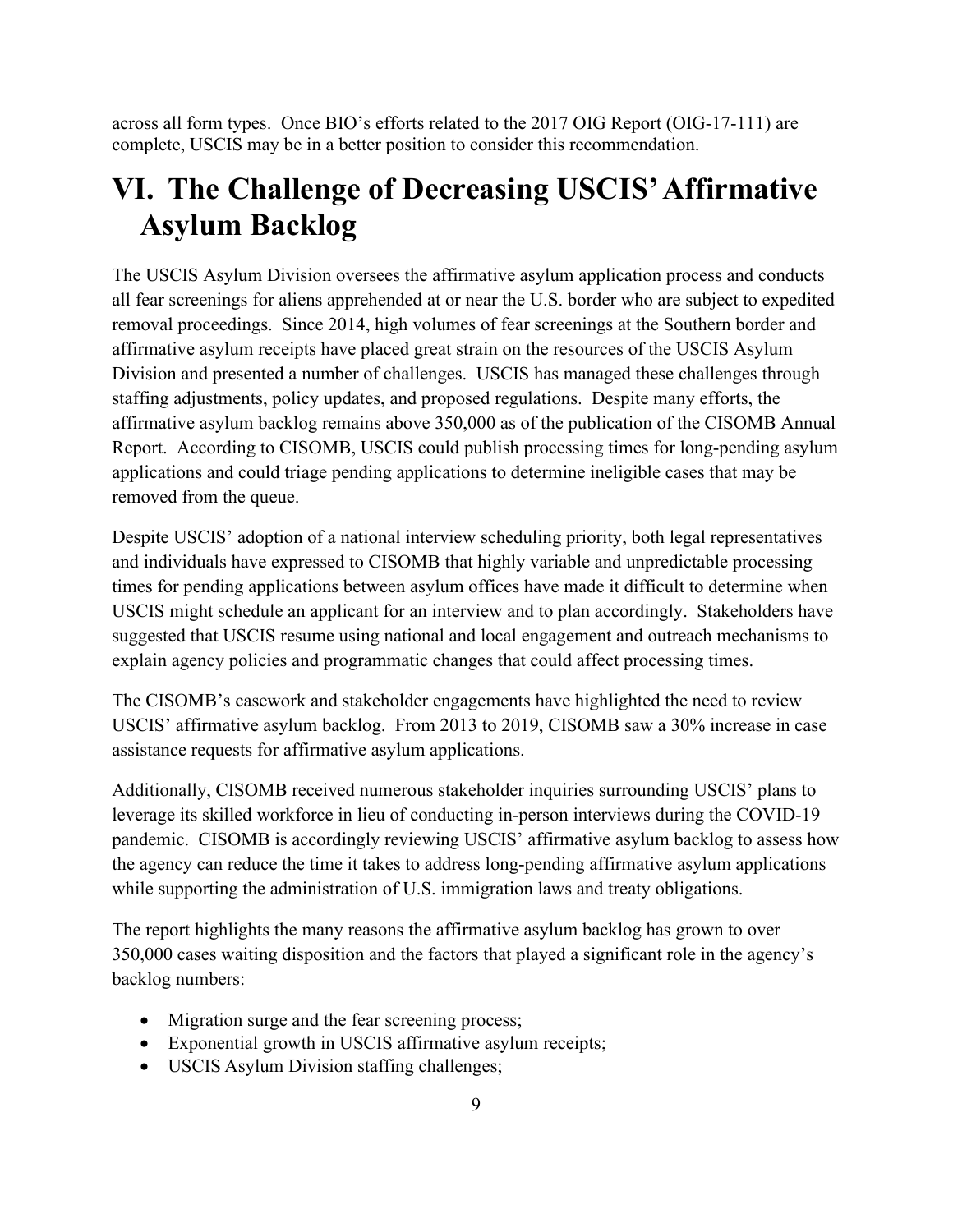- Additional DHS programs obligating USCIS Asylum Division resources; and
- COVID-19 and the suspension of in-person interviews.

Over the last few years, USCIS has taken several measures to address its backlog, which has reduced incoming receipts but not the number of pending cases. The report highlights the following measures taken to address the backlog and reduce processing delays:

- Last-in, First-out (LIFO) Processing. USCIS returned to the LIFO workflow process in January 2018. This allowed the agency to identify frivolous, fraudulent, or otherwise non-meritorious asylum claims earlier and place those aliens into removal proceedings. USCIS started scheduling asylum interviews using the following order of priority for those cases that fall under the jurisdiction of the nine primary asylum office locations:
	- o First Priority rescheduled interviews
	- o Second Priority applications pending 21 days or less
	- o Third Priority all other pending affirmative asylum applications are scheduled for interviews starting with new filings and working back toward older filings
	- $\circ$  Fourth Priority all pending affirmative asylum applications that are over 100 days old.
- Expand Hiring Opportunities. USCIS has exercised every opportunity to hire new asylum officers. The Asylum Division has more than doubled its staffing allocations from 2012 to 2020. USCIS has allowed each asylum office to prioritize its workforce, leverage skillsets and strategize how best to attend to its workload.
- Asylum Vetting Center (commonly referred to as "ZGA"). ZGA will eventually perform as the receipting center for all affirmative I-589 filings, replacing Service Centers in that capacity. The full functioning of ZGA has not been achieved due to construction delays for its physical premises. ZGA will lift much of the administrative burden from asylum officers, giving them more time to focus on adjudicating the merits of each application. These advancements are on hold while USCIS awaits the standing up of this center.
- DHS Regulatory and Asylum Program Changes. DHS has proposed or implemented several regulations to address the flows of aliens seeking relief at the border, as well as to eliminate any incentive to file a non-meritorious, frivolous, or fraudulent affirmative asylum application to obtain an employment authorization document (EAD). The report notes that these proposed rules have the potential to significantly change the inflow of affirmative applications but may not impact the pending caseload with USCIS. The report highlights the following regulatory and/or program changes:
	- o Modification of Asylum Eligibility and Procedural Requirements. In July 2019, DOJ and DHS implemented an interim final rule<sup>[3](#page-15-0)</sup> that requires aliens, with certain limited exceptions, to seek protection in a third-party country through which they transited en route to the United States in order to be eligible for asylum in the

<span id="page-15-0"></span><sup>&</sup>lt;sup>3</sup> This rule has since been vacated, but during the period of its implementation, it had a significant impact on the outcomes of credible fear determinations. See *Capital Area Immigrants' Rights Coalition (CAIR) v. Trump* (1:19-cv-2117).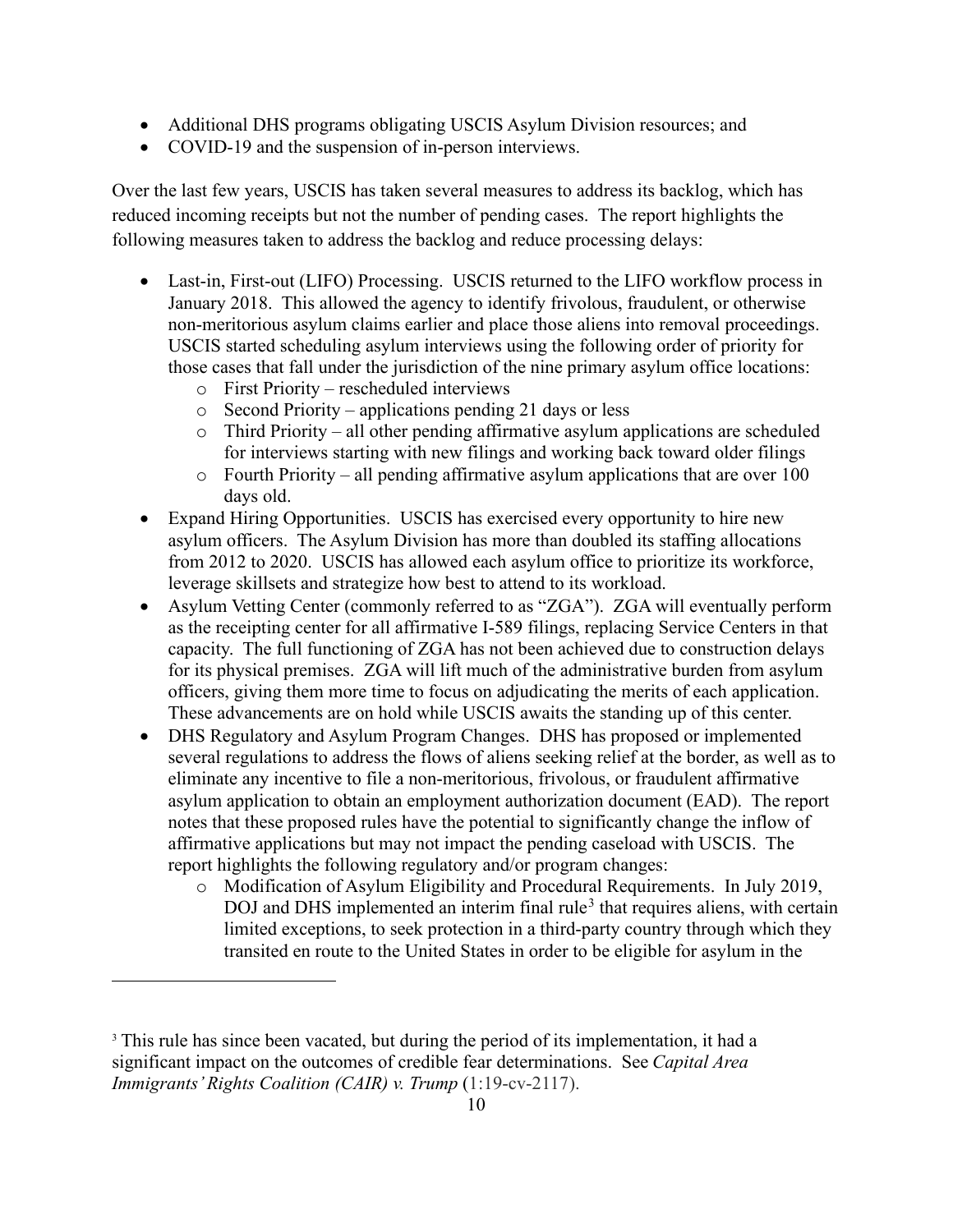United States. Until the rule was vacated, asylum officers applied the thirdcounty transit bar when conducting fear screenings.

- o Removal of the 30-Day Processing Provision for Asylum Applicant Work Authorizations. In September 2019, USCIS issued a proposed regulation to remove the agency's 30-day processing requirement for asylum-based EADs. The elimination of the 30-day timeframe would provide flexibility for "DHS to meet its core missions of enforcing and administering our immigration laws and enhancing security."
- o Adjustments to the Asylum Application, Interview Process, and Employment Authorization. In November 2019, USCIS proposed a regulation to extend the time asylum applicants must wait to apply for an EAD, along with other changes regarding EAD eligibility. USCIS proposed actions to deter illegal entry, dangerous criminal behavior, and the filing of frivolous, fraudulent, or otherwise non-meritorious asylum applications to obtain an employment authorization document:
	- Extend the waiting period from 150 days to 365 calendar days before an applicant could apply for employment authorization;
	- Eliminate the issuance of recommended approvals for a grant of affirmative asylum;
	- Revise the eligibility for employment authorization;
	- Revise the provisions for EAD termination;
	- Change provisions for filing an asylum application;
	- Limit EAD validity periods;
	- **Incorporate biometrics collection requirements into the employment** authorization process for asylum seekers; and
	- Clarify employment authorization eligibility for those who have been paroled after being found to have a credible or reasonable fear of persecution or torture.
- o Procedures for Asylum and Withholding of Removal, Credible Fear and Reasonable Fear Review. DHS and DOJ published a proposed rule to amend the regulations governing credible fear determinations. The rule proposed changes to the procedures for handling asylum, statutory withholding of removal, and withholding and deferral of removal under the Convention Against Torture regulations, proposes new bars to asylum eligibility, seeks to limit frivolous or otherwise non-meritorious asylum applications, and raises the legal standard used in fear screenings for statutory withholding of removal and withholding or deferral of removal under the CAT regulations.
- o USCIS Fee Rule. In November 2019, DHS published a new proposed fee rule that would establish, for the first time, a \$50 fee to file a Form I-589 with USCIS. DHS cited the continuous, sizeable increase in affirmative asylum filings, and the growing processing backlogs as the primary reason for instituting a fee. The fee would alleviate the pressure that the greatly increased asylum workload places on the administration of other immigration benefits and would mitigate the fee increase of other immigration benefit requests. The final rule, which included the asylum filing fee, was published in the Federal Register on Aug. 3, 2020, with a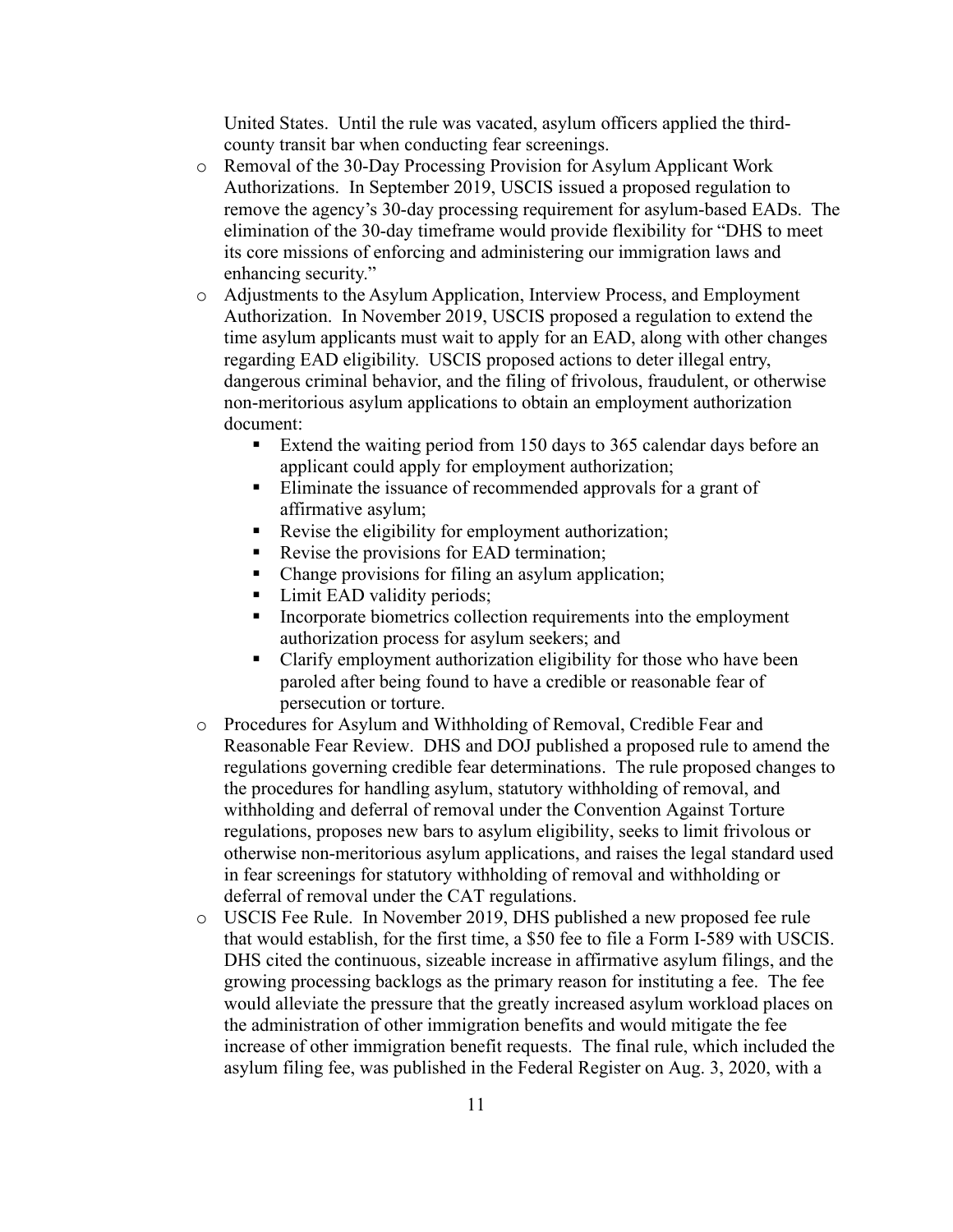60-day effective date. USCIS updated its policy manual with guidance on the final fee rule on September 2, 2020.<sup>[4](#page-17-0)</sup>

- o Implementing Bilateral and Multilateral Asylum Cooperative Agreements. In November 2019, DOJ and DHS issued an interim final rule to provide for the implementation of Asylum Cooperative Agreements (ACAs) between the United States and transit countries. ACAs provide the Department the authority to remove aliens to a third country in which they can apply for protection. The rule establishes a screening mechanism to evaluate whether an alien who would otherwise be removable can establish that it is "more likely than not" he or she would be persecuted on account of a protected ground or tortured in that third country of removal. The rule applies to all ACAs in force between the United States and countries other than Canada, including bilateral ACAs recently entered into with El Salvador, Guatemala and Honduras. There is ongoing litigation on the ACA that may interfere with the enforceability of some of the agreements in prohibiting asylum applications from being filed in the United States.
- U.S. Customs and Border Protection (CBP) Officers Conducting Credible Fear Screenings. Under delegated authority from USCIS, CBP officers were trained by the Asylum Division to conduct credible fear screenings. The CBP officers forward their screening assessments to a USCIS Supervisory Asylum Officer (SAO) to review and finalize the screening determination. At present, it is not clear what long-term impacts these temporary assignments might have on reducing USCIS resource demands for border support operations. This remains the subject of ongoing litigation.

Changes in DHS policies and proposed regulations may decrease the in-flow of affirmative asylum applications, but results stemming from these changes will be slow moving. USCIS should consider alternatives to effectively reduce the pending backlog, while carefully monitoring the impact of the recent program changes. Although USCIS has developed strategies to reduce and ultimately eliminate the backlog of pending affirmative asylum cases, gains on reducing the affirmative asylum backlog are yet to be seen.

Currently, USCIS does not post processing times for scheduling or issuing decisions on affirmative asylum applications. Those wanting to learn the processing time for affirmative asylum case are directed to a USCIS Affirmative Asylum Interview Scheduling webpage.

USCIS strategies to reduce and eliminate the backlog of pending affirmative asylum cases is of concern to aliens, legal service providers and Congress.

<span id="page-17-0"></span><sup>4</sup> On Sept. 29, 2020, the U.S. District Court for the Northern District of California, in *Immigration Legal Resource Center et al., v. Wolf, et al*., 20-cv-05883-JWS, preliminarily enjoined DHS from implementing or enforcing any part of the final fee rule.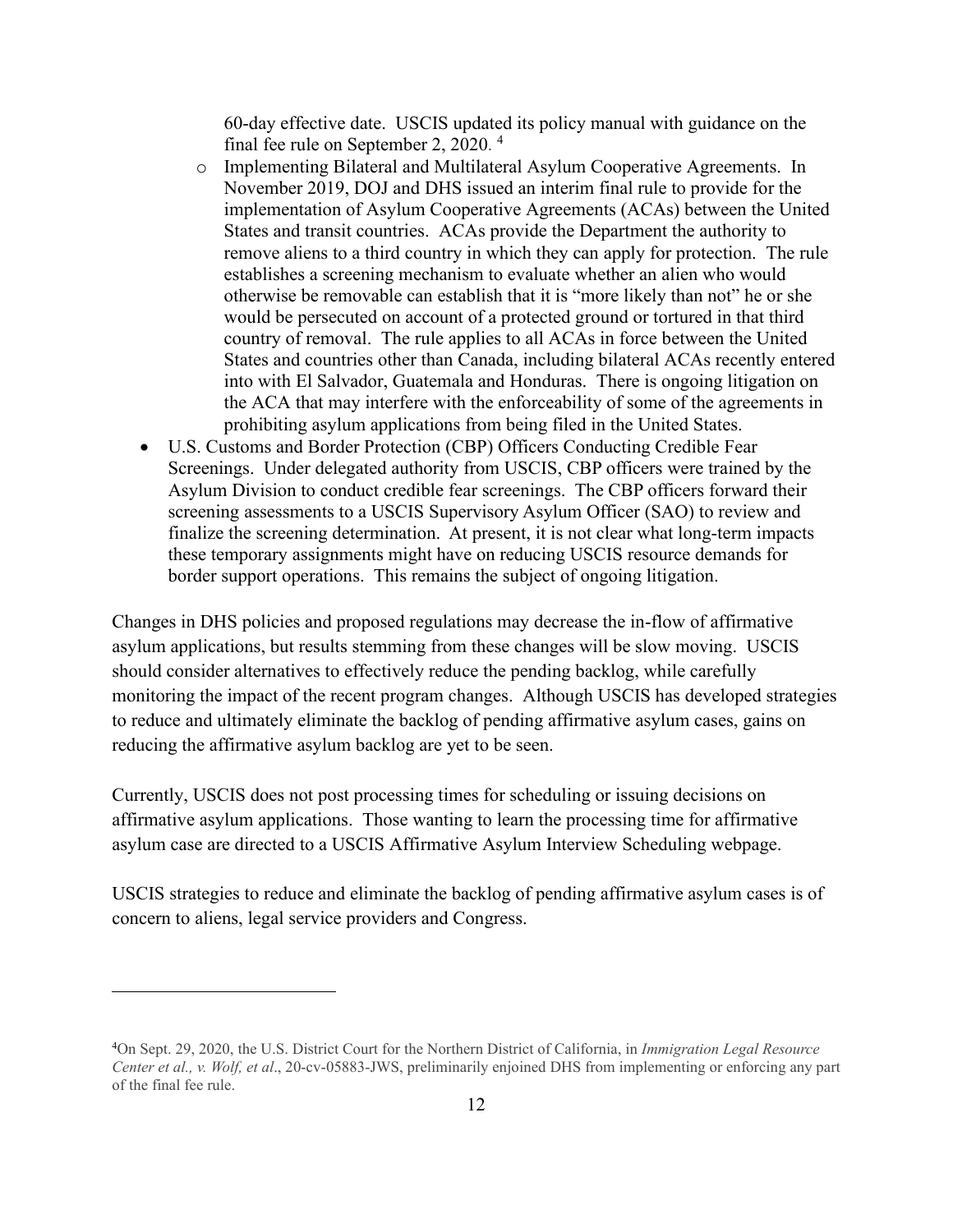Some USCIS asylum offices maintain local email addresses and communication lines for the community to submit questions, requests for expedites and concerns with cases, while other USCIS asylum offices rarely hold engagements and are not regularly engaging the public. Consistent information regarding particularly substantive issues may result in more coherent and professional filings with fewer questions or issuance of a request for evidence (RFE). Operational information disseminated broadly may in turn generate fewer calls to the USCIS Contact Center, fostering greater understanding to inform. Entrusting public engagements entirely to the local asylum offices, however, may hamper the offices' ability to adjudicate affirmative asylum applications and result in inconsistent services to the public.

The challenge of the backlog is not only its size, but the number of meritorious claims that are in the backlog and remain unadjudicated. If reducing the backlog will assist USCIS in prioritizing potentially meritorious claims for interview, there is value in determining what kinds of cases should be removed from the backlog due to an actual or near-term change in status. Such activities would allow for immediate processing of some cases due to a change in status (such as a family-based adjustment), and presumably be less resource intensive (requiring system-wide queries of USCIS databases) than planning to interview all backlog cases. By removing cases through system-wide queries and expeditated processing, full case processing following an interview could be reserved for meritorious claims.

Regulations require an interview for an affirmative asylum application. For FY 2019, USCIS conducted an average of 5,133 interviews a month. While the COVID-19 pandemic persists, USCIS' capacity to interview affirmative asylum applicants is limited due to office capacity restrictions and procedural changes necessary to comply with health, safety, and social distancing protocols. In order to safely resume affirmative asylum interviews after offices reopened to the public, USCIS implemented video interviewing at asylum offices, with individuals participating in the interview from separate rooms within the building. This innovation has allowed USCIS to continue conducting affirmative asylum interviews throughout the pandemic, but the backlog of cases is growing due to the reduced interview capacity.

Despite the many program and policy changes USCIS has made to address the affirmative asylum backlog, existing data collection and reporting do not appear to measure the impact of such changes. USCIS should review its authorities, workforce capabilities, and workload to identify how to maintain continuity if directed to suspend in-person interviews in the future.

USCIS would like to provide additional clarification to the following sections:

• "Procedures for Asylum and Withholding of Removal, Credible Fear and Reasonable Fear Review". USCIS would like to clarify that the rule proposed raises the legal standard used in fear screenings for statutory withholding of removal and withholding or deferral of removal under the CAT regulations.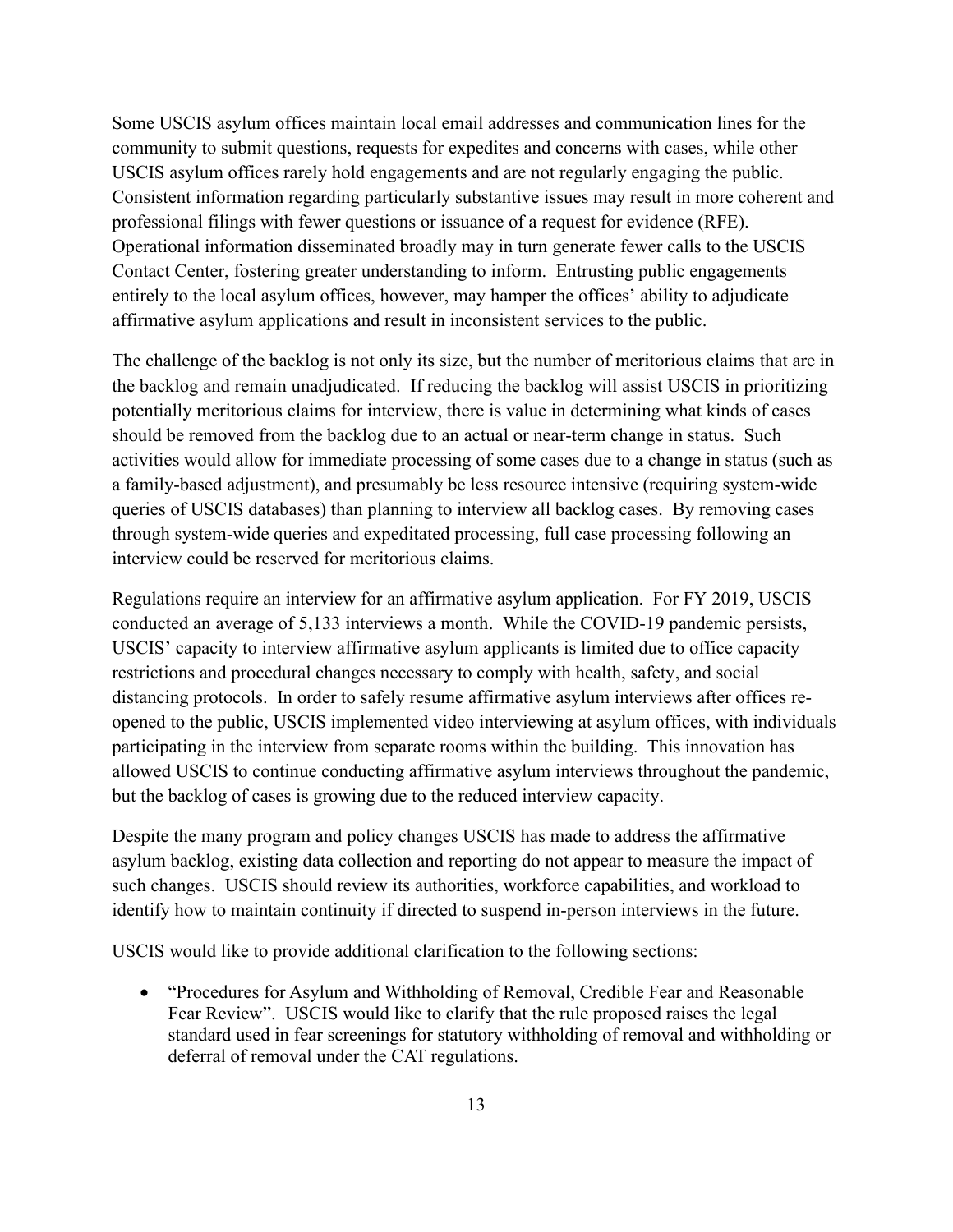- "Implementing Bilateral and Multilateral Asylum Cooperative Agreements". USCIS would like to clarify that we only screen aliens who would be amenable to ACAs to ensure we fulfil our non-refoulment obligations that the aliens' life and freedom will not be threatened in the third country.
- "U.S. Customs and Border Protection (CBP) Officers Conducting Credible Fear Screenings". USCIS would like to clarify that this was actually a Credible Fear Task Force which included both CBP officers and agents.

CISOMB recommendations regarding the asylum backlog, along with the USCIS responses are below:

### 1. **Provide estimates of affirmative asylum application processing times.**

USCIS agrees with the CISOMB's recommendation that processing timeframes for all benefit programs – including those administered by asylum offices – should be made public. Asylum office workloads are subject to the ongoing USCIS initiative to improve processing time accuracy in public reporting and to improve the timeliness of releasing reports to the public. Posting current processing times continues to be an immediate priority of USCIS. USCIS plans to add and update forms on the public-facing website, including those adjudicated by the asylum offices. New reports will be made public in the reporting tool available on the USCIS website during FY2021.

For reporting processing times, USCIS has developed statistically based methods for calculating timeframes modified as necessary for the individual adjudication process. The statistical methods account for any delays or additional required processing steps such as RFEs, Notice of Intent to Deny, background and security checks, and other activities that impact processing times. The ultimate goal is to provide applicants with a range of processing times for their pending applications or petitions based on a consistent statistical method that accounts for events that may cause case processing to be longer than average.

### **2. Make public USCIS strategies to reduce the affirmative asylum backlog.**

The Asylum Division's strategy to reduce and ultimately eliminate the backlog of pending affirmative asylum cases is part of the USCIS Backlog Reduction Plan. The plan combines strategic staffing increases with a broad range of efficiency measures. The most recent Backlog Reduction Plan was completed in July 2019, which includes a comprehensive description of these efforts, including those specific to the asylum backlog, is publicly available on the USCIS website here: [https://www.uscis.gov/tools/hearing-on-policy-changes-and-processing-delays-at](https://www.uscis.gov/tools/hearing-on-policy-changes-and-processing-delays-at-uscis-before-the-house-committee-on-the-judiciary)[uscis-before-the-house-committee-on-the-judiciary.](https://www.uscis.gov/tools/hearing-on-policy-changes-and-processing-delays-at-uscis-before-the-house-committee-on-the-judiciary) As of October 1, 2020, the USCIS Backlog Reduction Plan is being updated to account for the impact of the pandemic response and of the budget shortfalls at USCIS.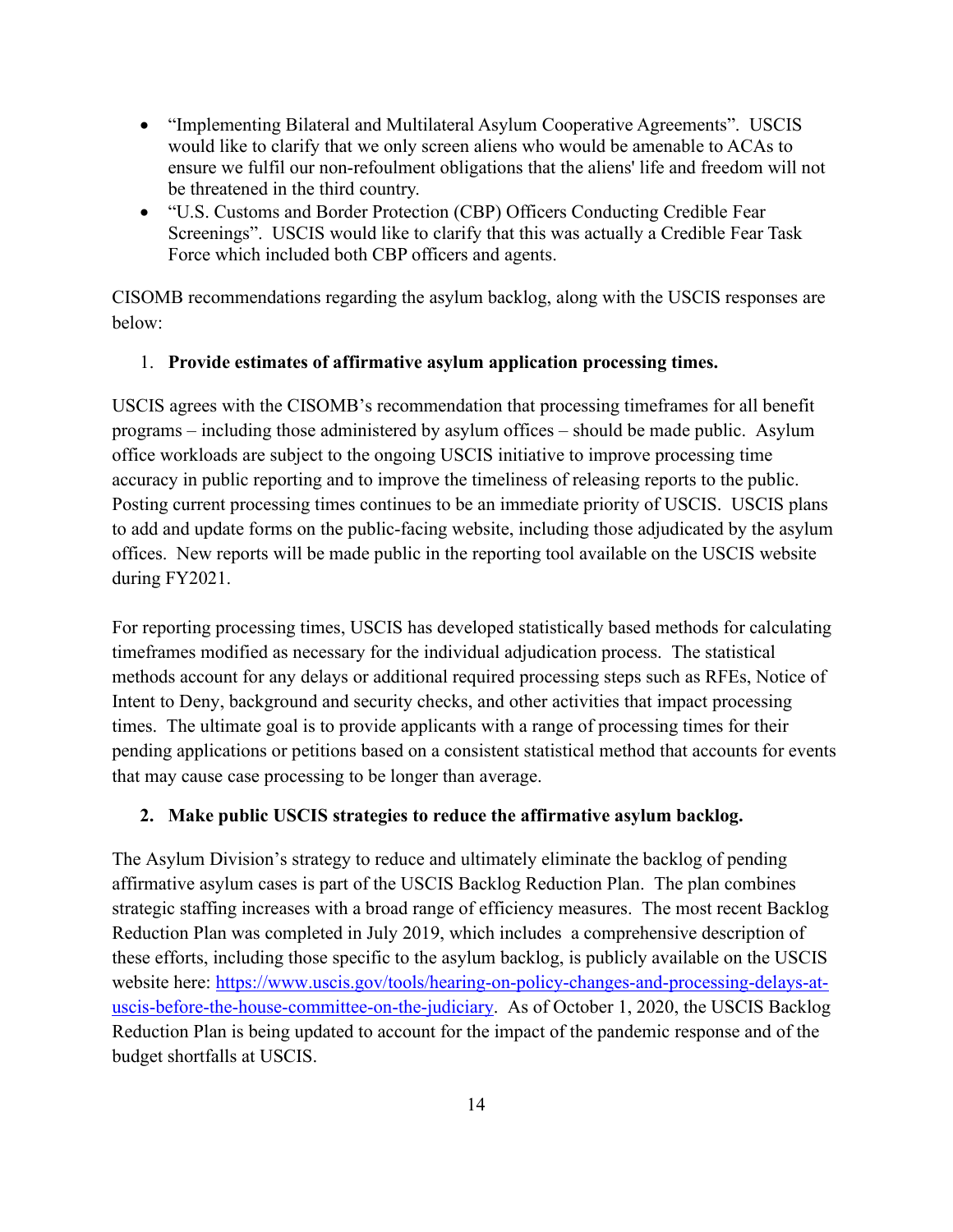A key component to eliminating the affirmative asylum backlog has been a surge of staffing at USCIS asylum offices. In FY2019, the Asylum Division was authorized 1,710 total positions, including 769 total asylum officers. To fill as many of these authorized positions as possible, USCIS surged recruitment resources to the asylum offices, enabling the hiring of 865 new Asylum Division employees through more than 1,500 recruitment selections between June 2019 and March 2020. This level of hiring was only made possible through the concentration of USCIS hiring resources in support of the effort. USCIS offices responsible for hiring actions, the federal employee security clearance process, and DHS training each prioritized Asylum Division hiring to quickly accomplish the necessary recruitment and onboarding. This effort lowered the Asylum Division vacancy rate from approximately 25% in November 2019 to a 0% vacancy rate in March 2020.

At the time of the recruitment actions, Asylum Division credible fear workloads were at, or very near, monthly and annual highs, and affirmative asylum receipts remained at an elevated level. In the prior five years, the asylum offices have been at risk of missing critical targets established for Southwest border screenings, and the pending affirmative asylum caseload continued to rise. With the increased staffing in FY20, asylum offices have been positioned to begin a steady reduction of the affirmative asylum backlog. Starting in January 2018, asylum offices have been able to process nearly all new affirmative asylum receipts, and after the FY20 hiring surge, affirmative asylum production increased by 25%.

Even with the improved position of asylum offices following the hiring surge, there are several significant challenges that may cause the backlog to increase further in FY20 Q4 and in FY21. The closure of USCIS offices to in-person services from March to June 2020 due to COVID-19 lowered affirmative asylum completions by as much as 50% to 5,071 completions in April and 3,013 completions in May. Potential additional office closures during a new surge in pandemic cases or in response to a local outbreak may cause further slowdowns in affirmative asylum case completions. Operations under social distancing practices have lowered the capacity to maximize affirmative asylum processing. The limited use of available space has reduced program efficiencies, and the Asylum Division is examining steps that may be taken to increase production as much as possible.

### **3. Increase National Outreach Efforts.**

The Asylum Division will continue its efforts to provide outreach, opportunities for engagement, and information sharing with its stakeholders, as appropriate. These efforts include enhancing the publicly available reporting on semi-monthly "credible fear" and "reasonable fear" receipts and decisions through a newly developed section of the public website, located at: https://www.uscis.gov/semi-monthly-credible-fear-and-reasonable-fear-receipts-and-decisions; engaging stakeholders as e-processing is developed for the Form I-589; and working with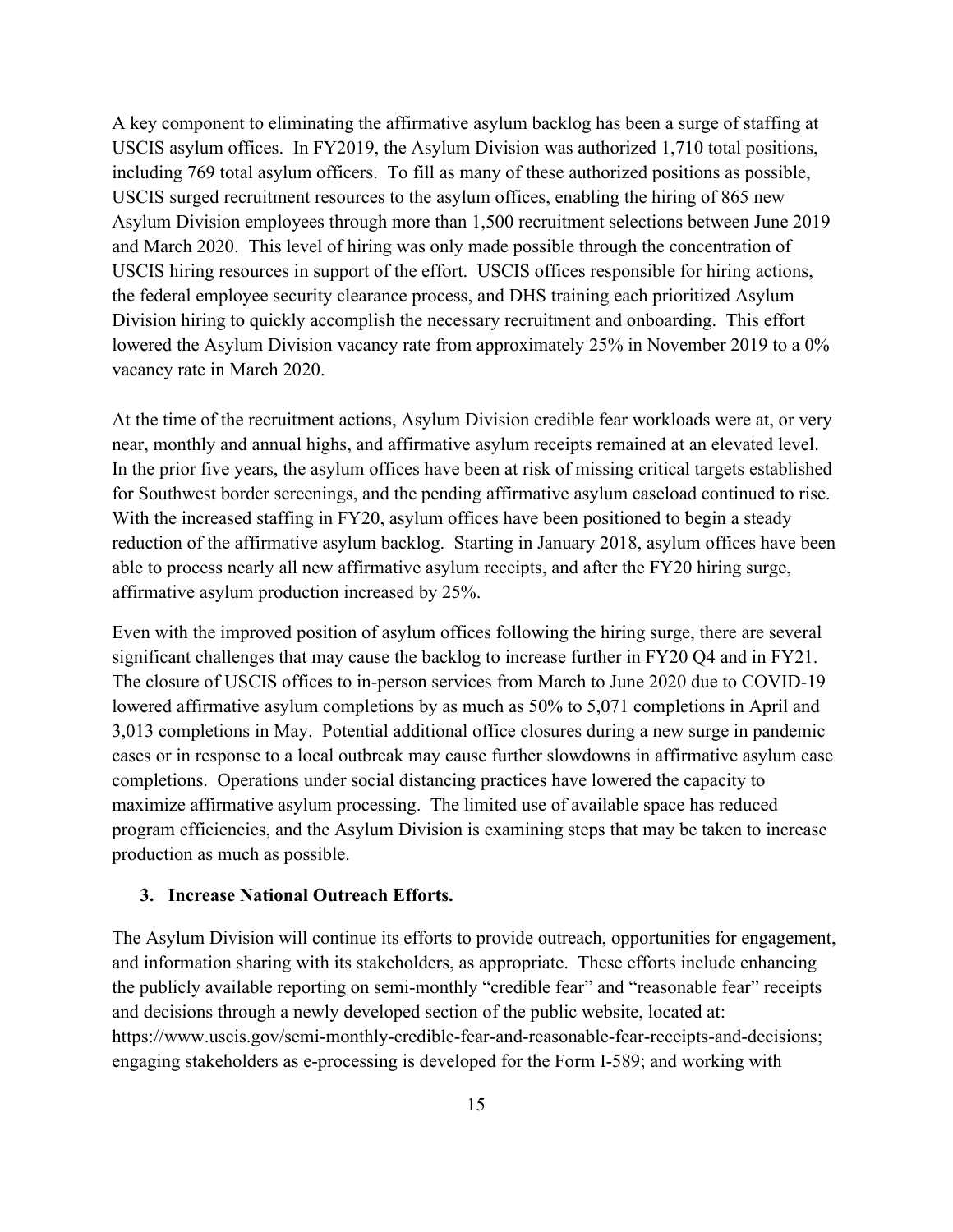myUSCIS to coordinate systems interaction and optimize the experience for applicants and representatives. Further, after working closely with partners at U.S. Digital Service and engaging with stakeholders on how applicants and representatives interact with USCIS-issued receipt and interview notices, the Asylum Division is on track to revise Form I-589 receipt notices and interview appointment notices to make them more user-friendly and provide as much useful information as possible for applicants, dependents, and representatives in advance of an interview.

### **4. Conduct triage on backlogged cases to determine whether they should remain in the backlog.**

The Asylum Division continues to engage in a comprehensive, proactive strategy to identify and triage cases in the backlog that fall into certain categories making it more likely they could be closed or actionable. These efforts are concentrated at the Asylum Vetting Center in Atlanta, GA. The strategy includes identifying cases that fall into one of the triage categories, locating the asylum office with jurisdiction, providing the case information to the identified offices for action, and reporting the progress of those case completions. In addition, the asylum offices proactively review reports of the triage categories to remove cases from the backlog and complete them. Examples of categories of cases in the backlog being triaged include applicants that have been granted Lawful Permanent Resident (LPR) status, applicants with approved immigrant visa petitions, and applications over which USCIS lacks jurisdiction.

### **5. When available, provide public information on impacts of COVID-19 limitations to set expectations and assist stakeholders.**

The Asylum Division has provided detailed, and current information to the public on the impacts of COVID-19 limitations on interviews and scheduling. This information can be found under the "Asylum Appointments" section of the USCIS Response to COVID-19 website here: https://www.uscis.gov/about-us/uscis-response-to-covid-19. Additionally, the Asylum Division made updates to its interview appointment notices to include information on what applicants should know before their interview, evidence submission, what to expect at the office, instructions for rescheduling, and other relevant information to provide applicants as much information related to the impacts of COVID-19 as possible in order to set expectations and assist stakeholders prior to their scheduled interview.

### **6. Improve USCIS data to support the integrity of the affirmative asylum program and decisions being made about program and policy concerns.**

The CIS Ombudsman's Office has recommended a refined quantitative analysis of the production impact of changes to adjudication programs. USCIS shares the Ombudsman's Office interest in expanding the quantitative analysis to monitor the production impact of policy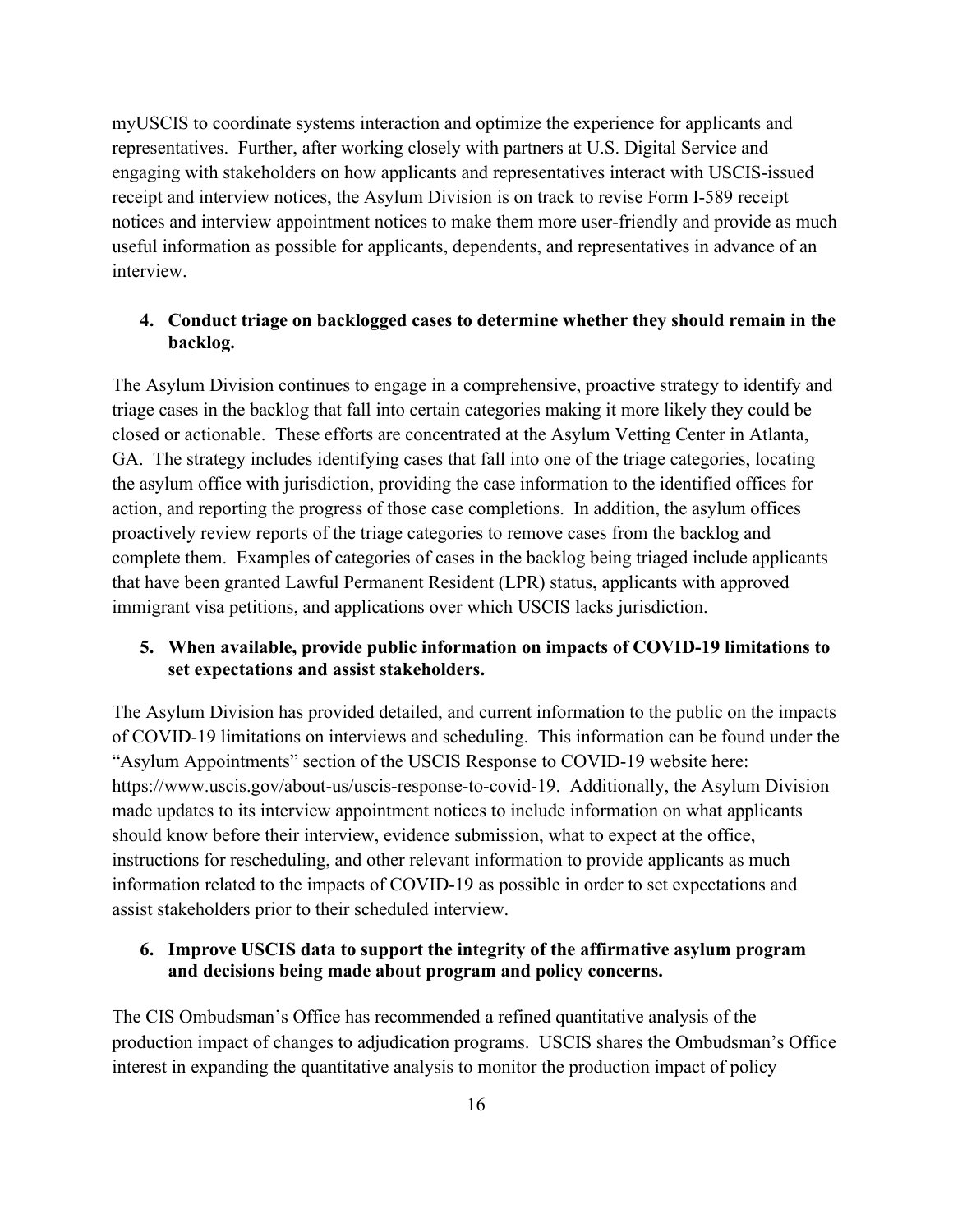changes. Such analysis informs planned program changes by predicting future workload impacts, estimating associated costs, and, following implementation, by providing an assessment the actual effect of any change. While analysis of this kind is being performed by the Asylum Division currently for nearly every major programmatic change, the review is now conducted as a one-time analysis completed during the planning process and assessed as needed following programmatic changes to inform workforce planning and workload projections. There is currently no systematic way to monitor production impacts of particular programmatic changes.

Since 2011, many streamlining practices have been introduced in response to the increase in asylum office workloads. Between 2011 and 2018, due in significant part to these streamlining efforts, total credible fear completions have increased nine-fold - from 11,529 total completions in 2011 to 97,928 in 2018, and affirmative asylum completions have more than doubled - from 34,667 in 2011 to 80,566 total completions in 2018. During the same period, the onboard asylum officer staff has grown by approximately 125% from 239 Asylum Officers in 2011 to 542 in 2018. This growth in production equates to a two-to-one increase of case completions to staffing growth. The programmatic changes made to achieve this production increase were selected based on the likely efficiencies that would be achieved. USCIS continues to seek methods to streamline asylum offices' processes and work more efficiently in order to maximize resources and increase affirmative asylum adjudications. At the same time, USCIS reviews expected programmatic change for potential impacts to production, cost, and staffing requirements.

A more standardized method for evaluating the production impact of programmatic changes would most appropriately be integrated in the case processing and reporting tools used by the Asylum Division. The Refugee, Asylum and International Operations Directorate's modernized case management system, Global, has been used for programs administered by the asylum offices since 2018. While USCIS is considering what new Global functionality may be used to track impacts of policy changes, Global is currently undergoing several significant improvement initiatives to increase functionality following its deployment. With initial deployment in February 2018, Global was developed and designed over a short period as part of the retirement of all USCIS systems at the DOJ Data Center.

With the deployment of Global, manual data entry was reduced by 70% over the prior systems. Automation of security and background checks was improved, with response times reduced by as much as 95%. Global also introduced significant cost savings. The retirement of the legacy systems eliminated \$10 million annual mainframe costs. The improved security check automation supported by Global has reduced costs by an estimated \$2.3 million annually.

Currently, system-development efforts are focused on a number of critical modifications that have taken priority over the development of more detailed, systematic, tracking of programmatic changes. Current projects include improving capability to support officer scheduling for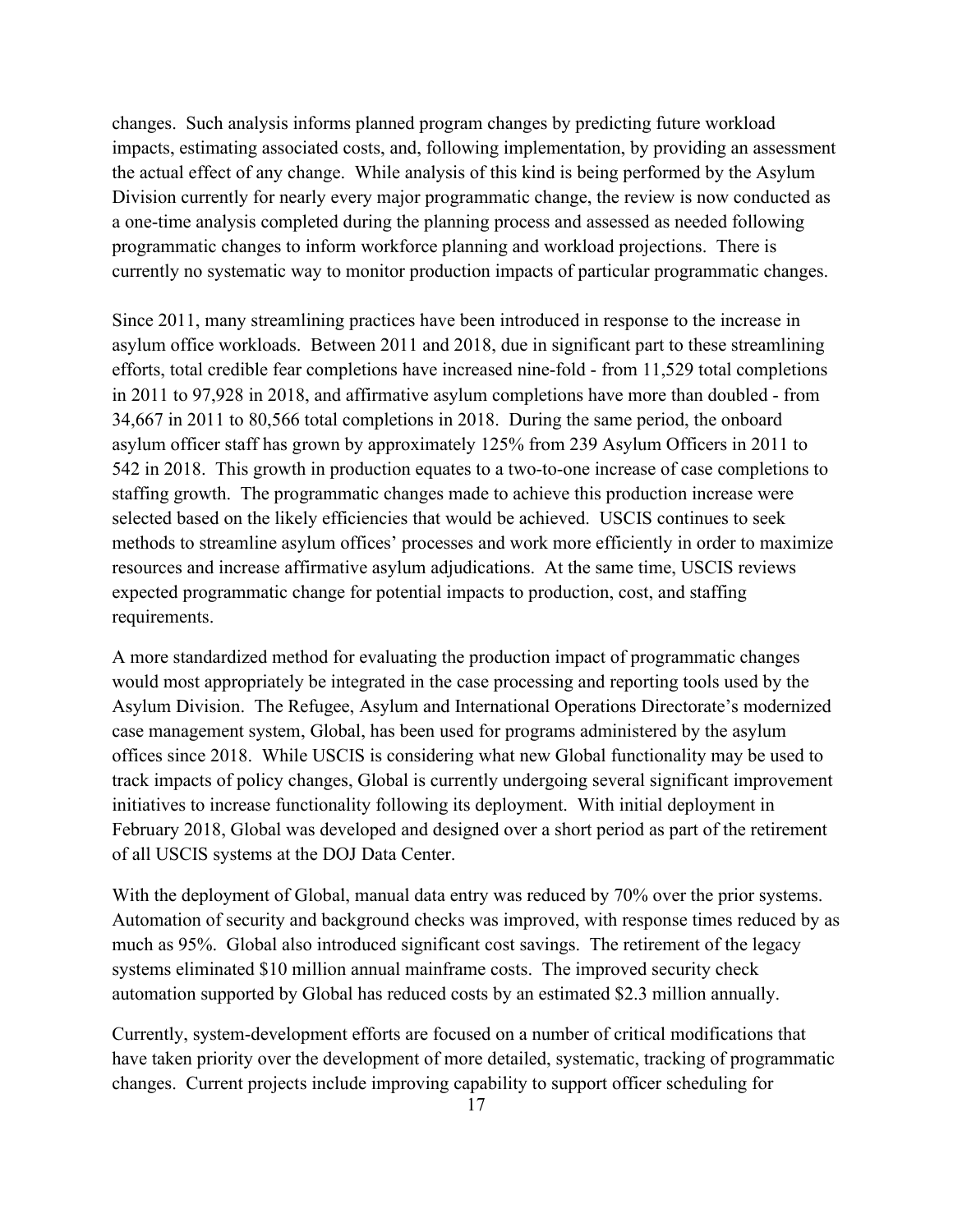protection screening assignments and modifying the system to support the completion of cases subject to an ACA. New Global system development is underway to include all adjudicative programs administered by the USCIS International and Refugee Affairs Division. Other system improvements include additional fraud and risk assessment functionality, required contract monitoring, improved functionality for the service of decisions to applicants, paperless adjudications, and several other improvements. System modifications to implement this recommendation would need to be prioritized among these other critical system improvement goals.

### **7. Prepare for how to manage resources if faced with another suspension of in-person interviews, such as the one experienced during the COVID-19 national emergency.**

During the COVID-19 national emergency, the Asylum Division has responded swiftly and innovatively to adapt and leverage existing systems and resources, in addition to creating new ways to accomplish mission critical work, in order to safely and efficiently conduct business. This included creating new database and system features to share working/pre-decisional documents associated with an affirmative asylum case between staff working remotely. After careful and efficient coordination between Asylum Headquarters, Office of Information Technology partners, and field offices, video interviewing was successfully deployed and is currently in use at offices across the country. Video interviewing has allowed our offices to conduct asylum interviews while maintaining social distancing for the safety of both the public and our asylum officers. Further, the Asylum Division quickly implemented expanded telework opportunities and supported its staff in completing administrative and adjudicative functions while teleworking. Since the beginning of March 2020, the Asylum Division has successfully completed over 20,000 Affirmative cases, despite the many challenges imposed by COVID-19, including the suspension of in-person interviews for several months. The majority of these cases were post-interview completions within the existing backlog of applications. Offices developed creative methods for managing A-files and processing administrative tasks with the majority of the workforce teleworking. The Global team has and continues to enhance Asylum's case management system with increased functionality and features that have widened the scope of work possible to complete remotely. These measures will now be in place in the event of another national emergency and will serve to enhance adjudications even in non-emergency times.

In addition to the above, the Asylum Division, together with OCC and Office of Policy and Strategy, has drafted a temporary final rule, which was published on September 23, 2020, to use the existing contract telephonic interpreter services as the primary interpreter for all affirmative asylum interviews, similar to the long standing practice in credible and reasonable fear interviews, in order to remove the need for an in-person interpreter to appear at the office and minimize person-to-person contact. The rule will apply for 365 days after publication in its current iteration, so it will be effective should another emergency occur within the year that would limit in-person interviews. Moreover, the operational architecture supporting the rule will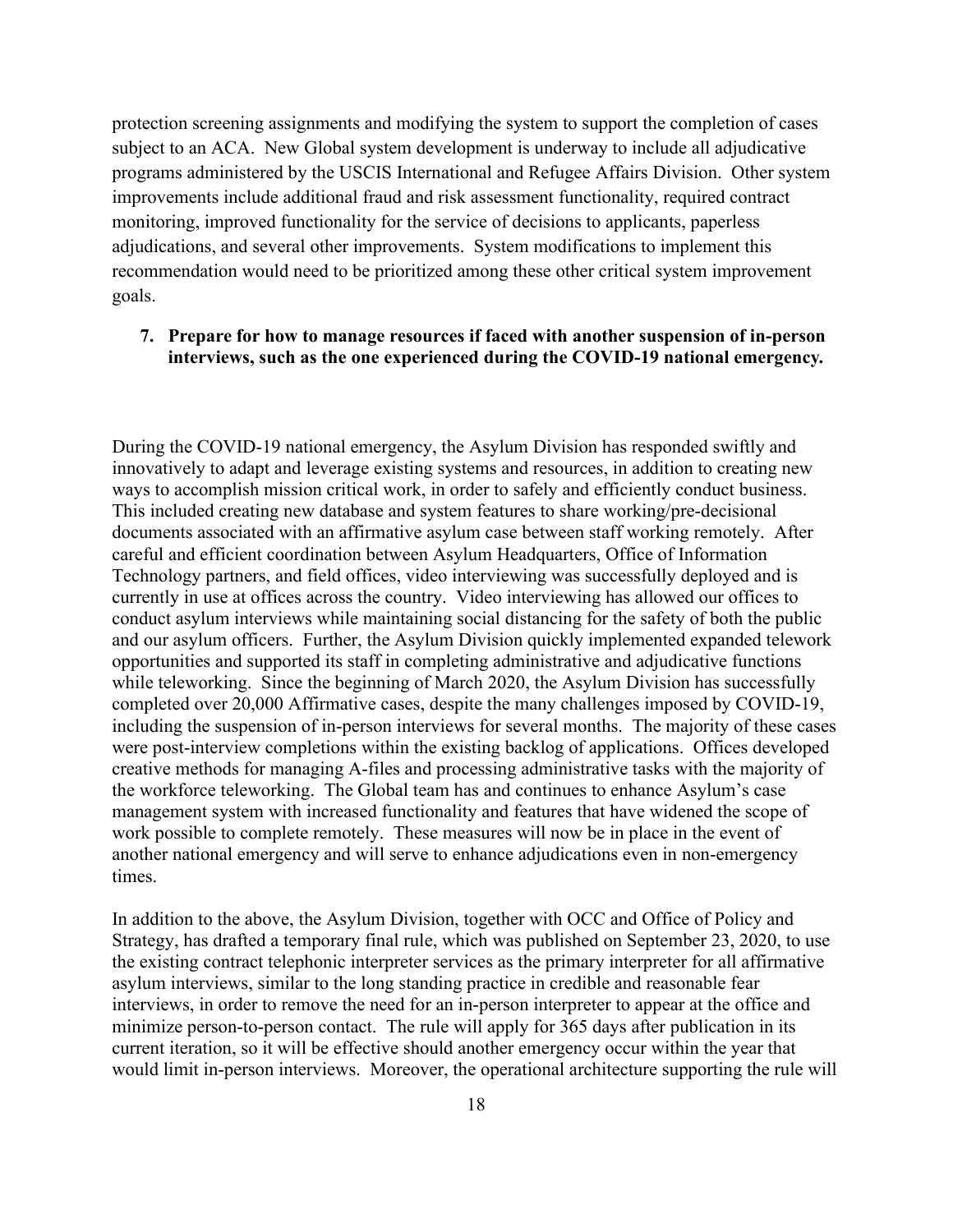be in place in the event that such an emergency occurs at a later date and similar action needs to be implemented again.

Following the successful resumption of in-person services on June 4, USCIS is exploring new ways that asylum offices and other USCIS facilities open to the public can maximize case processing capacity while maintaining safe business practices. The primary changes currently being considered would reduce the number of people who need to appear at the office. The temporary final rule on interpretation is one example of these changes. New strategies to this end will be implemented if it can be demonstrated that the change may increase productivity and will neither compromise a safe environment for both employees and the public nor the integrity of the asylum system.

### **VII. Foreign Students and Risks of Optional Practical Training**

The CISOMB 2020 Annual Report presents a detailed look at the Optional Practical Training (OPT) program. The report primarily focused on F-1 students seeking post-secondary education at the bachelor's, master's, or doctoral level, and after completion of that education seeking a course of practical, on-the-job training. The CISOMB examined how foreign students obtain practical training and, using open-source data, applies an analytical framework to the programs to determine potential risks to the security and prosperity of the United States.

Among many things, the report discusses what OPT is and isn't, the program's growth, the program's vulnerabilities, how students get cleared to work, and the risks and threats that the program presents and the potential resulting consequences. The report also reflects the CISOMB's concerns with OPT. Those concerns include the belief that OPT is vulnerable to exploitation by foreign governments with interests adverse to those of the United States. The CISOMB also adds that OPT is at high risk of being used as a means for strategic adversaries to conduct espionage and technology transfer from the United States.

The report did not offer recommendations for USCIS; however, it did offer mitigation strategies that could be accomplished through operational or administrative actions. Those included assisting designated school officials and securing the issuance of employment authorization documents.

USCIS agrees that there are areas of concern in the OPT program as outlined in the CISOMB report and concurs that steps should be taken to better ensure that OPT and science, technology, engineering, and mathematics (STEM) OPT participants are employed pursuant to the pertinent regulations. USCIS, in consultation with partners at ICE Student and Exchange Visitor Program, is also studying potential improvements to increase information sharing that will provide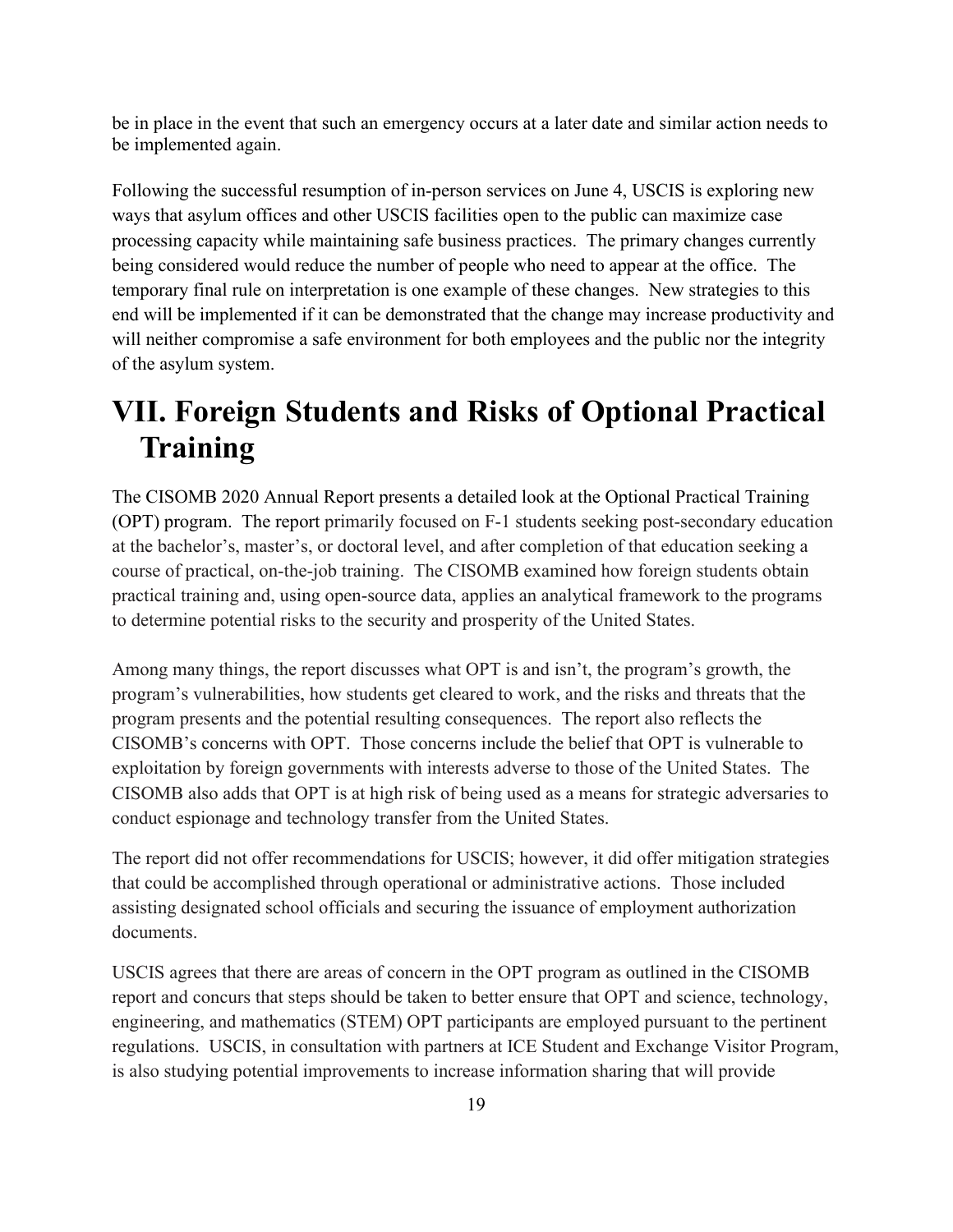enhanced visibility into the activities of this population and to improve vetting of OPT employers. We look forward to making progress on these important issues.

### **VIII. InfoMod (Year two): Accomplishments, Lessons Learned, and Current Challenges.**

The CISOMB's Annual Report gives a brief introduction and background into the creation of InfoMod. Because of the limited data on InfoMod's impact of field offices, the report focuses on the USCIS Contact Center. The CISOMB states the initiation of InfoMod was "somewhat bumpy," which the report attributes, in part, to contract issues and reduced staff. However, the report also acknowledges both program times and response times have improved since InfoMod expanded nationwide. Data from 2019 seems to indicate the program has met its stated goal to free up adjudication resources.

As stated in the report, USCIS' FY 2020 objectives for InfoMod were as follows:

- Dedicate a team of employees to focus solely on information services;
- Provide efficiencies for the public by reducing wait times for information and reducing the need for travel to a field office;
- Reduce the amount of USCIS employee and contractor time and resources spent on information inquiries that can be answered online or should be directed to other agencies;
- Provide advance notice of requests for adjudication services such as advance parole and proof of status documentation, enabling field offices and Immigration Services Officers to organize their workdays more efficiently; and
- Reduce the number of officers needed to address in-person information requests and reallocate those resources to interviewing and adjudicating applications.

Despite the unprecedented impact of COVID-19, USCIS has been able to work toward meeting their FY 2020 objectives. However, according to the CISOMB's annual report, stakeholders continue to report dissatisfaction with the program because of long wait times to speak to a representative and the lack of knowledge from the initial representatives.

The CISOMB offered both near-term and long-term recommendations. Each, along with USCIS' response to them, is covered below:

### **In the Near Term:**

**1. Address the expected surge in demand for information and assistance by thousands of applicants and petitioners affected by the closure of USCIS field and asylum offices, Application Support Centers, and reduced operations caused by the COVID-19 outbreak.**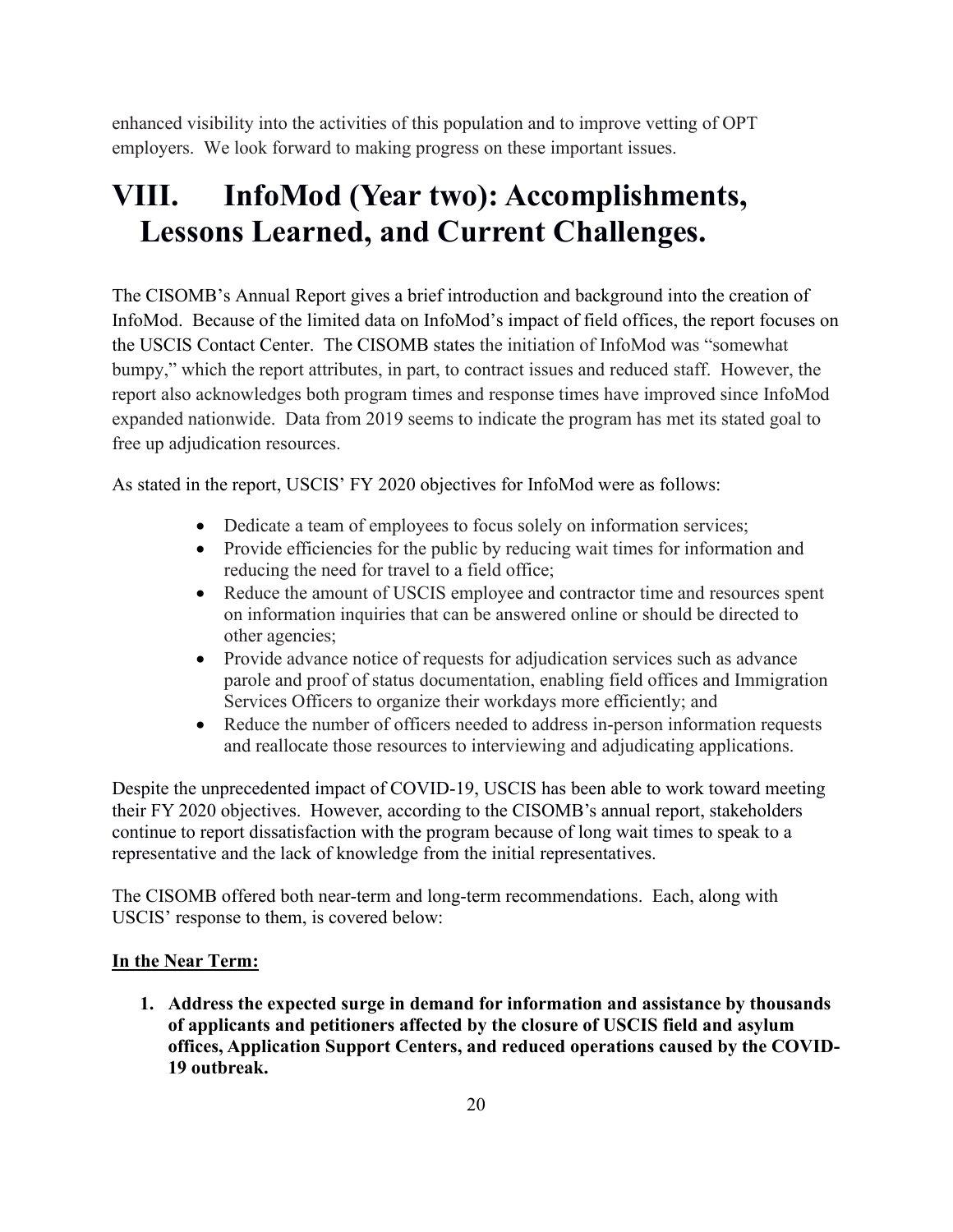The Contact Center has remained fully operational through the COVID-19 pandemic. We continue to support emergency appointments and are partnered with the operational units of FOD, Service Center Operations (SCOPS), and RAIO to help triage inquiries.

### **2. Augment the Contact Center's current "call back" routine by using email and/or phone texting to negotiate a narrow time window when the caller will be ready to take the return call.**

The Contact Center has implemented an auto-response email acknowledging receipt of requests and providing estimated response times. The text-ahead feature is something we are reviewing, but that will require a financial investment not currently available. We do intend to add that feature when we have the funds to support it.

### **3. Explore ways to reduce caller-initiated disconnects, which may serve as an indicator of caller frustration with navigating the IVR system.**

Our new interactive voice response (IVR) system, Maximus Intelligent Assistant (MIA), is now operational and should enhance user experience navigating the IVR. We will continue to refine MIA's capabilities, and the artificial intelligence will learn as it absorbs volume. Increased staffing at Tier 1 has coincided with lower wait times, and the abandonment rate (callers disconnecting) decreased in FY 2019 and has continued to decrease in FY 2020.

### **4. Assign a unique identifier that would allow callers to bypass the IVR to reach a Tier 2 representative under certain conditions (e.g., when an USCIS "call back" cycle did not result in a connection).**

In situations where the Contact Center attempted to call back an individual and we did not connect after two attempts, we are exploring ways to prioritize these callers, so that they do not have to start the process from the beginning.

### **In the Longer Term:**

### **1. Adapt its Contact Center's Tier 1 staffing to meet the anticipated demand.**

We are reviewing our call-intake process to better triage calls between live-service and self-help options. With the addition of MIA and with the Tier 1 contact-center staffing at around 700, we believe we are very close to meeting demand.

**2. Through modification of its vendor contract requirements, impose more rigorous competency training and testing of individuals hired to fill Tier 1 representative positions.**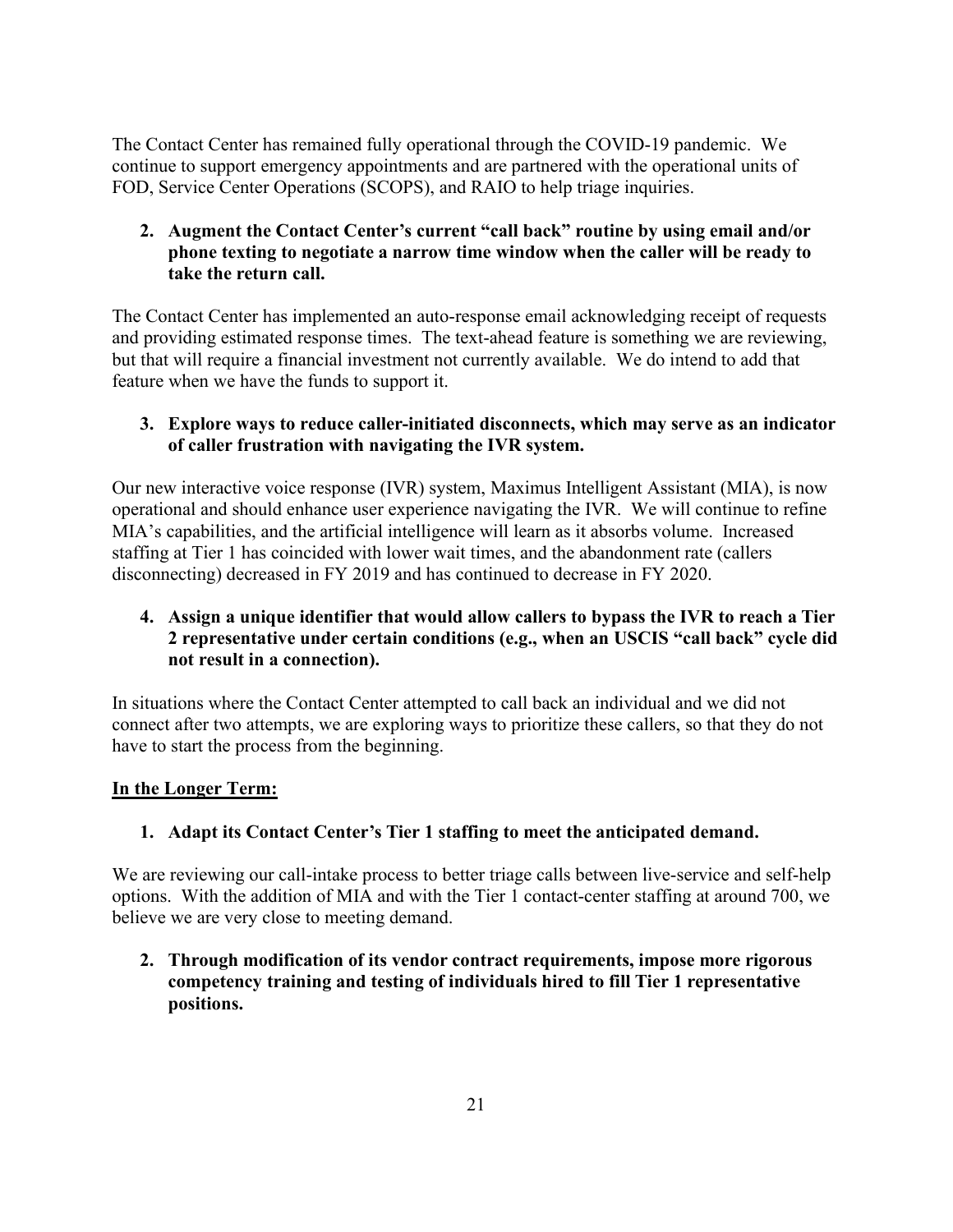We monitor calls and have a quality assurance and training program in which we have a strong degree of confidence. Our Tier 1 and federal contact center staff work closely on training, and we have created avenues for Tier 1 to seek assistance with certain inquiry types.

### **3. Beyond its current offering of communications in English and Spanish, record Contact Center instructions and messaging in multiple foreign languages.**

We will review the possibility of adding other languages to our instructional material and IVR messaging.

### **4. Consider providing limited live foreign language capacity beyond Spanish to individuals who call the Contact Center for information or services.**

Given the complexity of call transfers and our call-back process, adding languages where we must seek language expertise outside of our contact center presents challenges. We are reviewing technology to add scheduled call backs where we may be able to utilize outside language experts, but that is a technology upgrade that will require a financial investment that is currently unavailable.

### **5. USCIS could commission an independent research company to create and manage a new Contact Center user-satisfaction survey.**

We are in the process of finalizing our omni-channel survey, which will provide immediate, realtime responses to callers.

## **IX. 2019 Recommendation Update**

The CISOMB's 2019 Annual Report made various recommendations for which the 2020 annual report provides updates. USCIS will take this opportunity to provide an update to those recommendations.

2019 CISOMB recommendation and USCIS Response:

### **1. CISOMB recommended that USCIS define "highly specialized knowledge" and incorporate wages as a factor.**

Under the Unified Agenda, there is a proposed regulation titled "Strengthening the H-1B Nonimmigrant Visa Classification Program." DHS will propose to revise the definition of "specialty occupation" to increase focus on obtaining the best and brightest foreign nationals via the H-1B program and define "employer-employee relationship."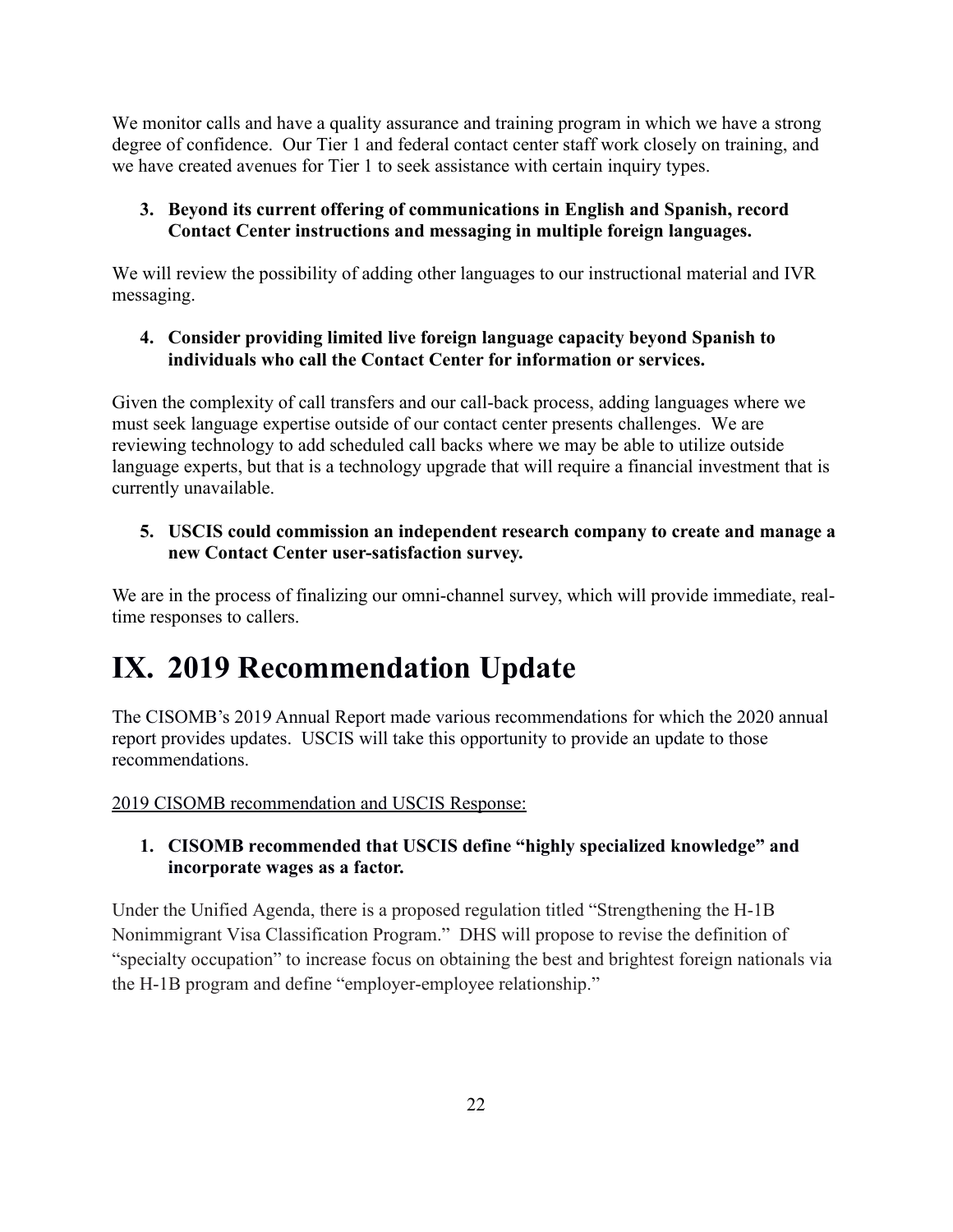#### 2020 CISOMB Update and USCIS Response:

### **As we finalize this Report, USCIS has not yet published a proposed rule in the Federal Register. In order to ensure that the position requires a theoretical or practical application of a body of highly specialized knowledge, USCIS should consider defining the term "highly specialized knowledge" in its rulemaking.**

On October 8, 2020, DHS published an interim final rule (IFR), "Strengthening the H-1B Nonimmigrant Visa Classification Program," 85 FR 63918, amending certain DHS regulations governing the H–1B nonimmigrant visa program. Specifically, this IFR revised the regulatory definition and standards for a ''specialty occupation'' in a way that better aligns with the statutory definition and more clearly relates "specialty occupation" back to the body of highly specialized knowledge requirement referenced in the statute.

#### 2019 CISOMB recommendation and USCIS Response:

### **2. CISOMB recommended that USCIS prioritize wages and skill level in the H-1B lottery.**

On January 31, 2019, DHS published a final rule amending regulations governing H-1B capsubject petitions, including those that may be eligible for the advanced degree exemption. This final rule reverses the order in which USCIS selects H-1B petitions under the H-1B regular cap and the advanced degree exemption and introduces an electronic registration requirement for petitioners seeking to file H-1B cap-subject petitions. Changing the order in which USCIS counts these allocations increased the number of petitions for beneficiaries with a master's or higher degree from a U.S. institution of higher education selected under the H-1B numerical allocations.

#### 2020 CISOMB Update and USCIS Response:

**On October 30, 2020, USCIS published a notice of proposed rulemaking,** *Modification of Registration Requirement for Petitioners Seeking To File Cap-Subject H-1B Petitions***, to revise the registration selection method. The proposed rule would amend DHS regulations governing the process by which USCIS selects H-1B registrations for filing of H-1B capsubject petitions (or H-1B petitions for any year in which the registration requirement will be suspended), by generally first selecting registrations based on the highest Occupational Employment Statistics (OES) prevailing wage level that the proffered wage equals or exceeds for the relevant Standard Occupational Classification (SOC) code and area(s) of intended employment. In the limited instance where there is no current OES prevailing wage information for the proffered position, the registrant would follow U.S. Department of Labor guidance on prevailing wage determinations to determine which OES wage level to select on the registration, and USCIS would rank the registration by that prevailing**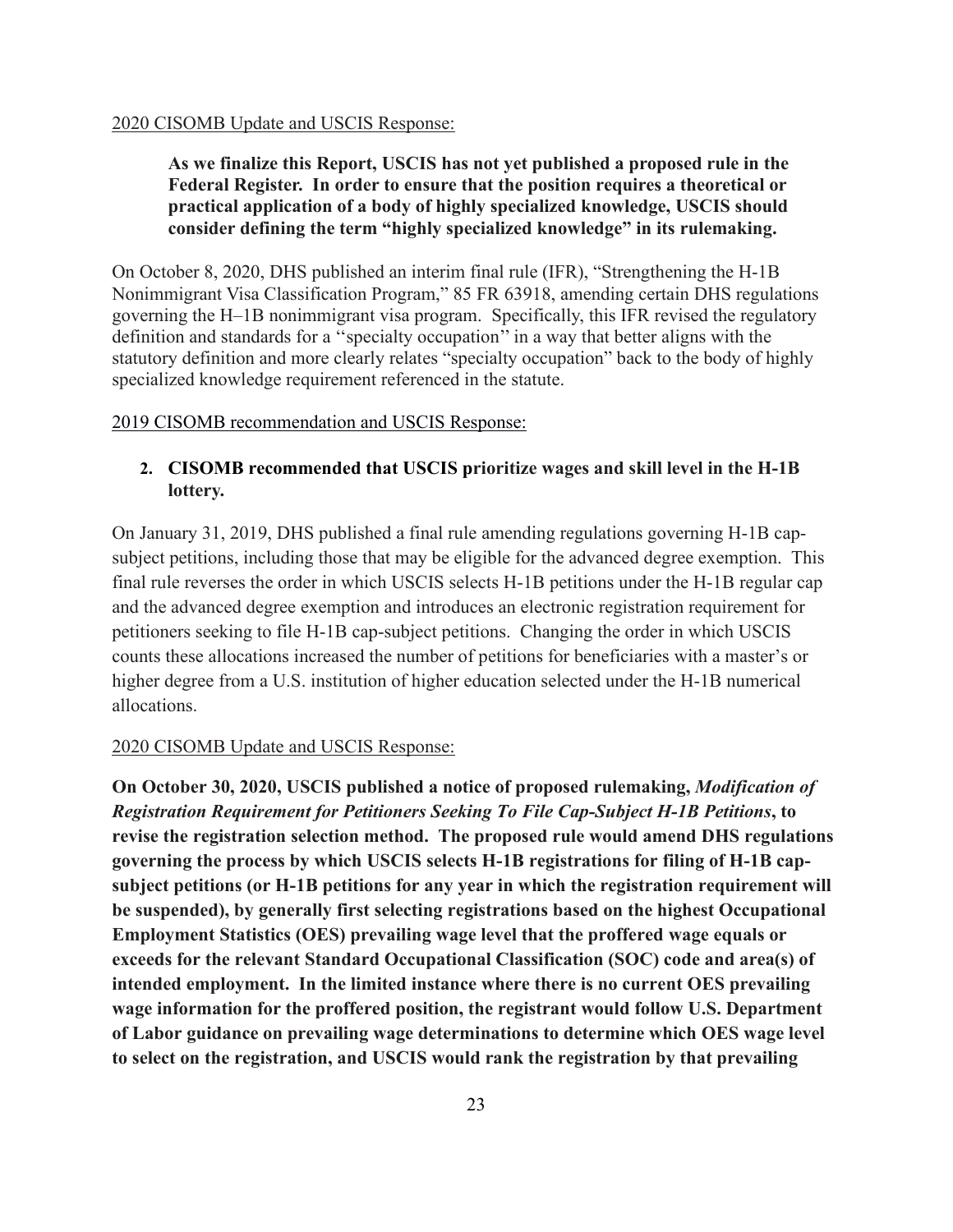### **wage level. The proposed ranking method addresses CISOMB's recommendation that USCIS prioritize wage and skill level.**

Through a final rule amending regulations governing H-1B cap-subject petitions, DHS reversed the order in which USCIS selects H-1B petitions under the H-1B regular cap and the advanced degree exemption. Changing the order in which USCIS counts these allocations increased the number of petitions selected for beneficiaries with a master's or higher degree from a U.S. institution of higher education by 11.8% for FY2020. In addition, USCIS continues to explore the possibility of making improvements to the selection process to the extent possible within the statutory framework.

#### 2019 CISOMB recommendation and USCIS Response:

#### **3. CISOMB recommended that USCIS revise degree equivalency criteria.**

USCIS has not published any recent rules or updates to its Policy Manual on this topic and does not anticipate doing so in the near future.

#### 2020 CISOMB Update and USCIS Response:

**The CISOMB continues to support its recommendation that USCIS reevaluate its experience-to-degree equivalency formula to determine if it captures the realities of highly skilled experience. Given COVID-19's adverse effects on the economy, it is more important than ever to protect the jobs of U.S. workers. The highly skilled business environment has evolved over the last decade with the introduction of new industries, advancement in technologies and shifts in global demands. In coordination with the Department of Labor, USCIS should reevaluate its current experience-to-degree equivalency formula to determine whether it needs improvement in light of the current business environment.**

USCIS has not published any recent rules or updates to its Policy Manual on this topic and does not anticipate doing so in the near future. USCIS will continue to look for ways to improve the program to the extent permitted by the existing statute.

### **X. Conclusion**

As noted in previous years, USCIS appreciates the Office of the Citizenship and Immigration Services Ombudsman's efforts in preparing its Annual Report. USCIS is grateful for the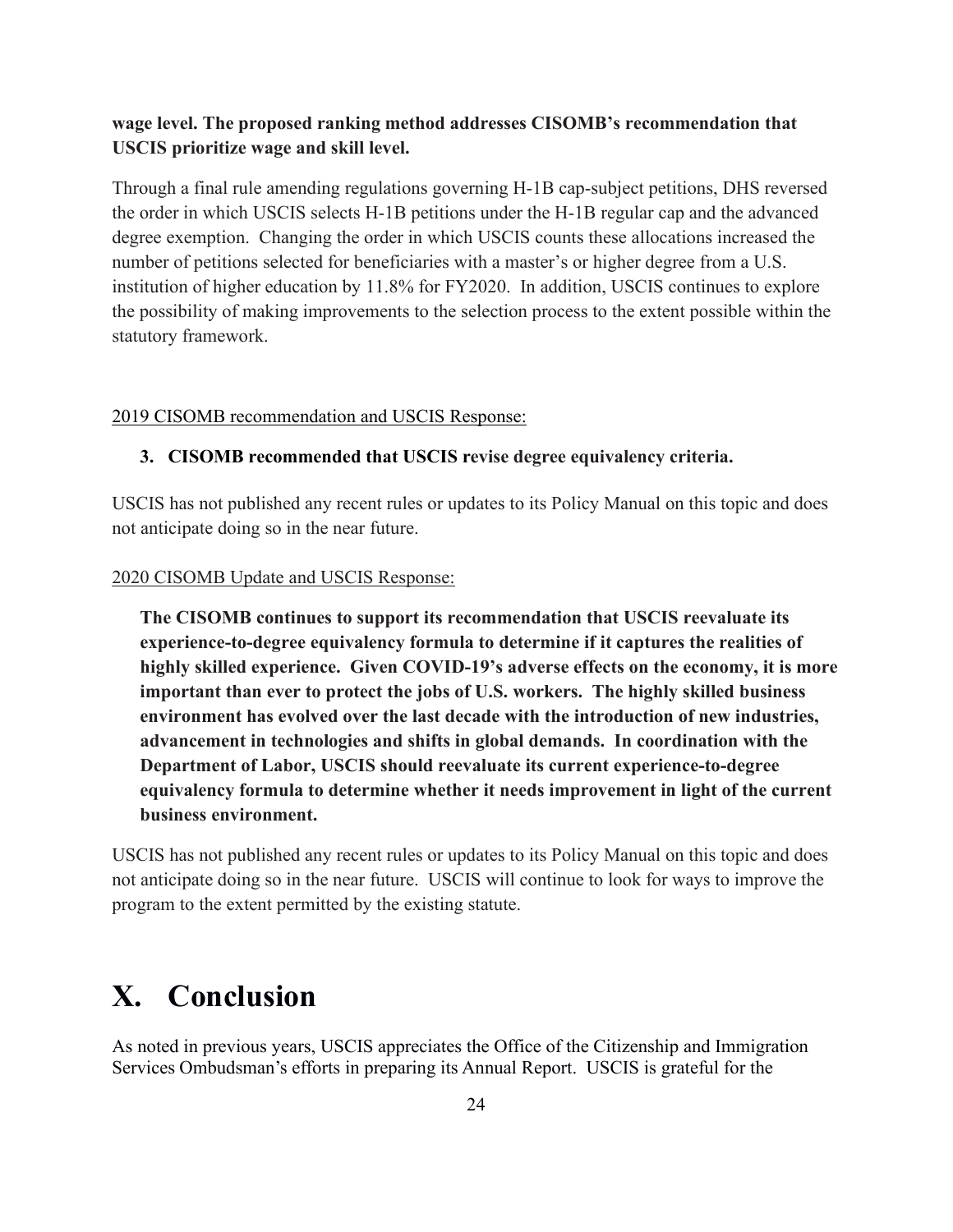opportunity to review the areas where the agency is meeting or exceeding its intended goals and the areas where we can improve our operations. Even during these trying times, USCIS remains determined to lawfully and efficiently adjudicate the benefit applications received as well as continue to provide exceptional service to all our applicants, their representatives, and the internal and external stakeholders.

As this response notes, USCIS agrees with many of the concerns and recommendations found in the Annual Report and is in the process of implementing many of them.

Additionally, USCIS is proud of the recent agency accomplishments which include the following:

- In FY 2020, USCIS implemented an electronic registration process for the FY 2021 H-1B cap season. Employers seeking to file H-1B cap-subject petitions are now required to electronically register and pay the associated \$10 H-1B registration fee. The electronic registration process dramatically streamlined the H-1B cap selection process by reducing paperwork and data exchange. It also provided an overall cost savings to prospective petitioners and USCIS. Previously, employers filed complete, and often voluminous, petitions, after which USCIS would select petitions toward the numerical allocations, resulting in unnecessary paperwork and incurred mailing and processing costs for petitioners with petitions that were ultimately not selected.
- Introduction of USCIS SCOPS Validation Instrument for Business Enterprises (VIBE+). The VIBE+ system is an essential interagency data-sharing tool between DHS components, Department of State, and DOL that enhances the integrity of our legal immigration system. VIBE+ is a complex analytic system that analyzes the immigration petitioners'/employers' data using designed algorithms; acquires immigration data from USCIS systems, Permanent and Temporary Labor Certifications from DOL, petitioners'/employers' business information from an independent information provider, and street and satellite visualization of petitioners'/employers' address locations; and contains information on lookouts and alerts on suspected perpetrators of fraud. The VIBE+ system serves as an essential USCIS application with multi-faceted performance assisting ISOs with propriety technology to validate petitioners/employers and alerting them to suspected fraud.
- In response to COVID-19, FOD instituted electronic submission and filing of Satisfactory Departure requests for travelers using the Visa Waiver Program (VWP) which allows nationals of certain countries to travel to the U.S. for 90 days or less without obtaining a visa. Non-immigrants admitted under this program are not eligible to extend or change status. They can, however, request "satisfactory departure, i.e., an additional 30 days to depart, when an emergent circumstance prevents them from being able to depart the U.S. by the original expiration date of the VWP entry. In response to the COVID19 pandemic, USCIS authorized multiple grants of satisfactory departure and exercised flexibility with the requirement that the initial request be made prior to the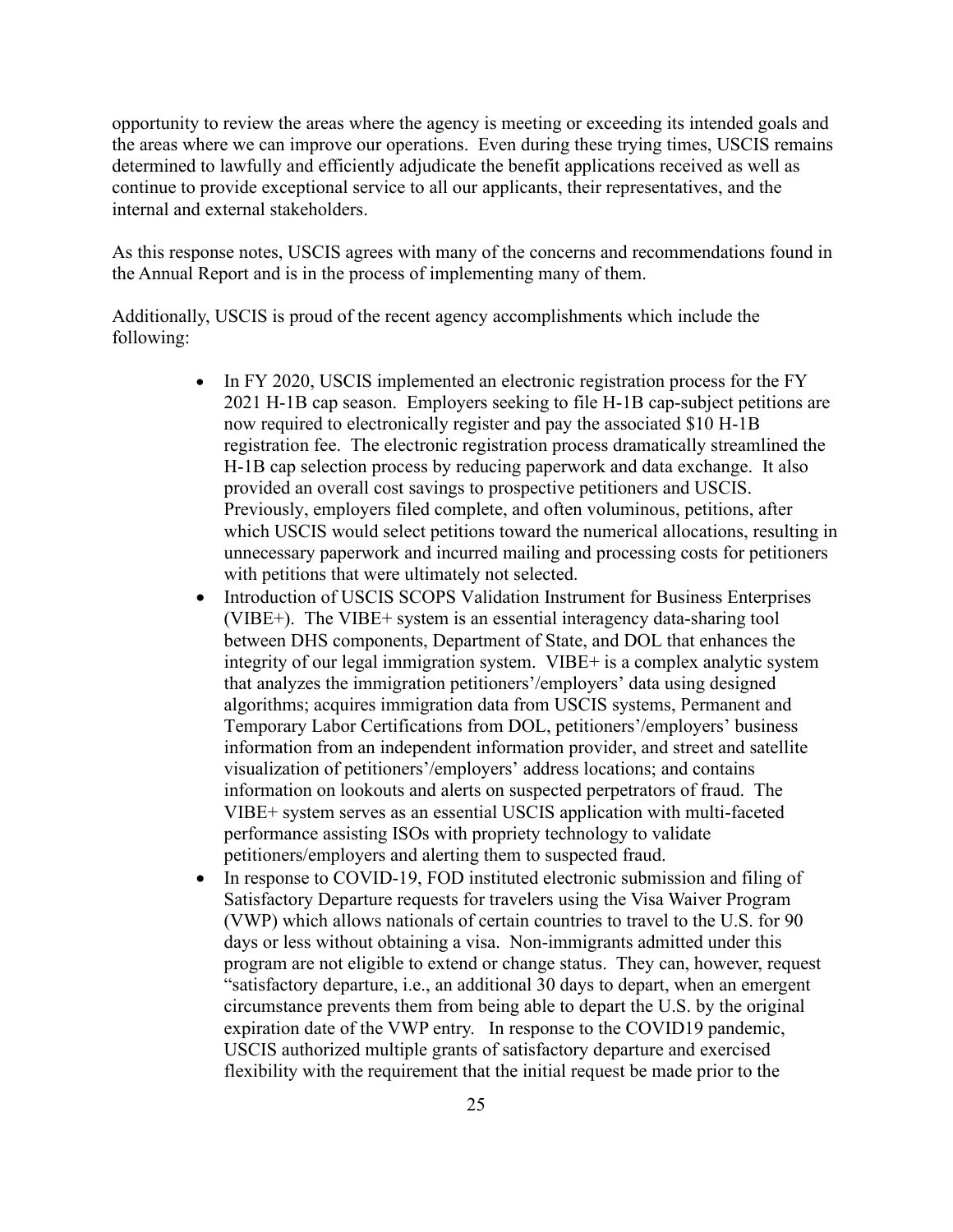expiration of the admission under the VWP. In addition, USCIS modified the process to allow for electronic submission of requests and evidence and for notification to the requestor. Due to COVID-19 social distancing requirements and the national USCIS office closures, FOD worked with CBP to process these individuals remotely. FOD processed a record number of Satisfactory Departures (4,400) and continues to work to timely address outstanding requests as those requests remain high.

- Introduction of video interviews. As of August 7, FOD completed the initial configuration of all field offices to enable them to conduct video interviews. An initial set of existing equipment has been reconfigured in these offices to work with video interviewing so that staff can be trained and begin conducting video interviews with applicants. As of August 5, 31 offices conducted approximately 3,500 live video interviews in which both the applicant and the interviewing officer were located in the same field office but in physically separate rooms. FOD will continue refining processes and technology based on feedback and lessons learned as this initiative moves forward. FOD is also exploring the potential for expanding this capability to include office-to-office use (the applicant is in one field office and the interviewing officer conducts the interview from another field office) and home-to-office use (the applicant is in a field office and the interviewing officer conducts the interview via telework from his/her residence).
- Naturalization Ceremony Accomplishments. As a result of office closures due to COVID-19, USCIS had 110,000 cases in which naturalization ceremonies had to be cancelled. USCIS continued to provide emergency oath ceremonies on a caseby-case basis even during the office closures, and prioritized naturalization ceremonies upon office reopening. By the end of July 2020, USCIS had administered the oath of allegiance to every naturalization applicant whose oath ceremony had been delayed due to COVID-19.
- Voice Enabled IVR. In May 2020, the USCIS Contact Center launched a new voice-activated IVR system, MIA, which is available in English and Spanish and allows callers to speak their questions instead of using touchtone. This new technology allows stakeholders to obtain a faster response to initial questions and gives them the option for follow-up text messages and emails containing web links and other requested information.
- COVID-19 Emergency Appointment Requests. The USCIS Contact Center supported the screening and processing of emergency inquiries during the agency's COVID-19 response. From March through July 2020, the Contact Center reviewed over 108,000 inquiries and coordinated the processing of Satisfactory Departure extensions or scheduling of in-person emergency ADIT appointments at field offices for over 33,000 people. Throughout the COVID-19 response, the Contact Center maintained timeliness with average response of no more than four business days and field offices accommodated emergency requests for in-person appointments in a timely manner.
- Website and Online Initiatives In July 2020, USCIS launched an updated uscis.gov website designed with input from applicants, petitioners, and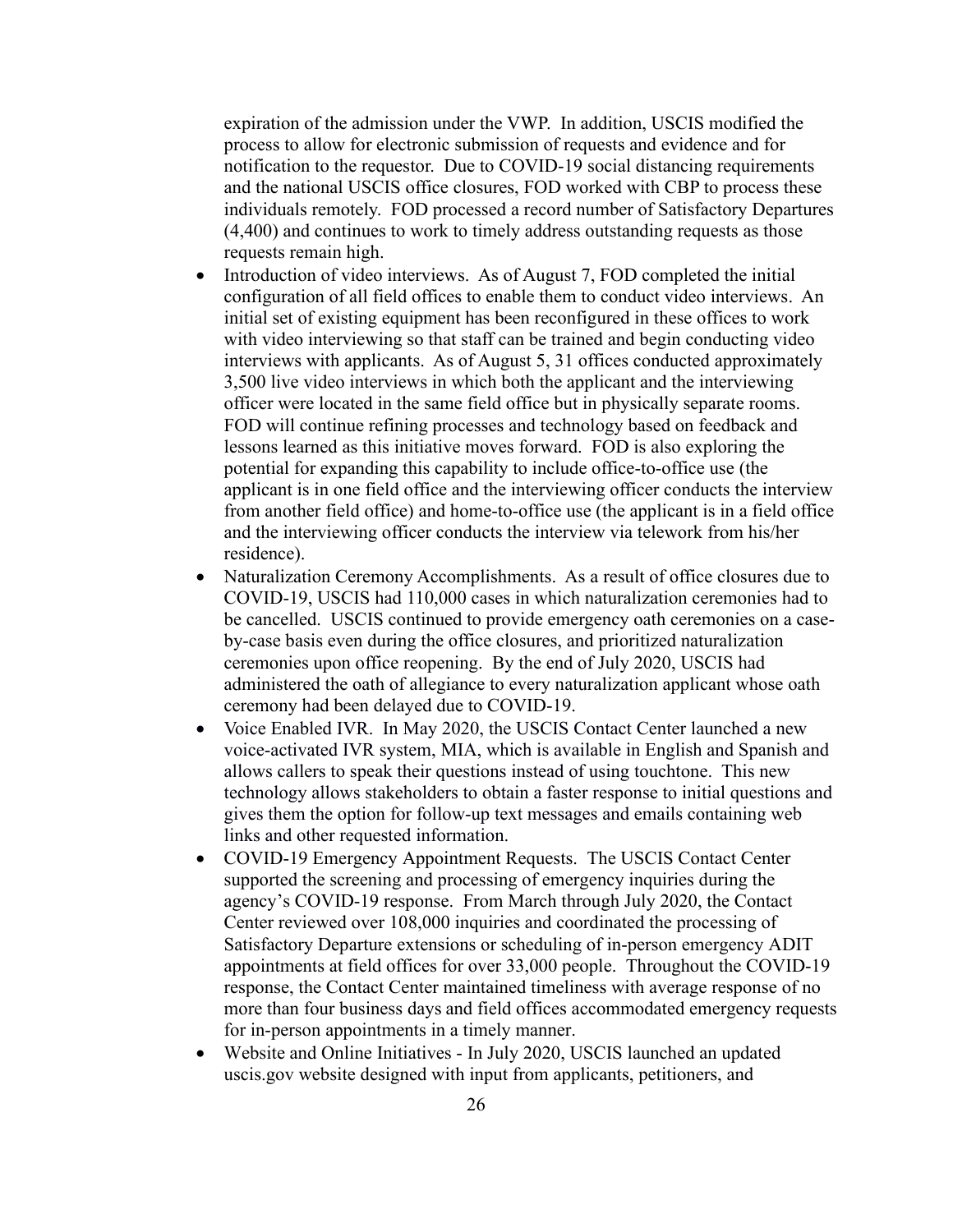stakeholders. In addition to leading efforts to unify the look and feel of all USCIS websites, the updated site facilitates navigation of existing tools and resources, including filing online and accessing multilingual resources. In March 2020, USCIS launched the first online H-1B registration tool to dramatically streamline the H-1B cap selection process by reducing paperwork and data exchange. Survey data reflected an average user satisfaction score of 4.8 out of 5.0.

- COVID-19 Relief Measures. To reduce the impact from COVID-19, USCIS announced temporary final rules to change certain  $H-2A<sup>5</sup>$  $H-2A<sup>5</sup>$  $H-2A<sup>5</sup>$  and  $H-2B$ requirements<sup>[6](#page-32-1)</sup>. These temporary flexibilities help support the U.S. food supply chain and maintain essential infrastructure, but do not weaken or eliminate protections for U.S. workers. USCIS also provided temporary flexibilities for certain H-1B physicians such that they could more readily address the COVID-19 public health emergency.
- Fee Rule. USCIS [published a fee rule](https://www.uscis.gov/news/news-releases/uscis-adjusts-fees-to-help-meet-operational-needs) to adjust fees for certain immigration and naturalization benefit requests to ensure that USCIS recovers its costs of services. Unlike most government agencies, USCIS is fee-funded. Fees collected and deposited into the Immigration Examinations Fee Account fund nearly 97% of USCIS' budget. The rule accounts for increased costs to adjudicate immigration benefit requests, detect and deter immigration fraud, and thoroughly vet applicants, petitioners, and beneficiaries.
- Asylum Work Authorization-Related Regulations. USCIS announced a regulatory change to deter aliens from illegally entering the U.S. and from filing frivolous, fraudulent, or otherwise non-meritorious claims for asylum to obtain an employment authorization document. In addition, USCIS removed a regulatory provision stating that USCIS has 30 days from the date an asylum applicant files an application for employment authorization to grant or deny that initial application.
- Affirmative Asylum Processing During the COVID-19 National Emergency. On March 18, 2020, USCIS closed all offices to the public. On June 4, 2020, offices reopened under strict social distancing protocols. Since the office closures, asylum offices have completed 16,455 affirmative asylum cases. That workload is approximately 65% of expected levels during normal operations. During the office closures, from March 18 to June 4, the asylum offices completed 10,268 affirmative asylum cases. That production level was 70% of expected levels.
- USCIS and DOL amended their standing Memorandum of Agreement (MOA). This MOA establishes the overarching arrangement by which the parties will provide access to and share information about employment-based petition records

<span id="page-32-0"></span><sup>5</sup> See Temporary Changes to Requirements Affecting H-2A Nonimmigrants Due to the COVID-19 National Emergency," 85 Fed. Reg. 21739 (Apr. 20, 2020)., and Temporary Changes to Requirements Affecting H-2A Nonimmigrants Due To [the COVID-19 National Emergency: Partial Extension of Certain Flexibilities](https://www.federalregister.gov/documents/2020/08/20/2020-18283/temporary-changes-to-requirements-affecting-h-2a-nonimmigrants-due-to-the-covid-19-national) (August 19, 2020).

<span id="page-32-1"></span><sup>6</sup> See Temporary Changes to Requirements Affecting H-2B Nonimmigrants Due to the COVID-19 National Emergency," 85 Fed. Reg. 28843 (May 14, 2020).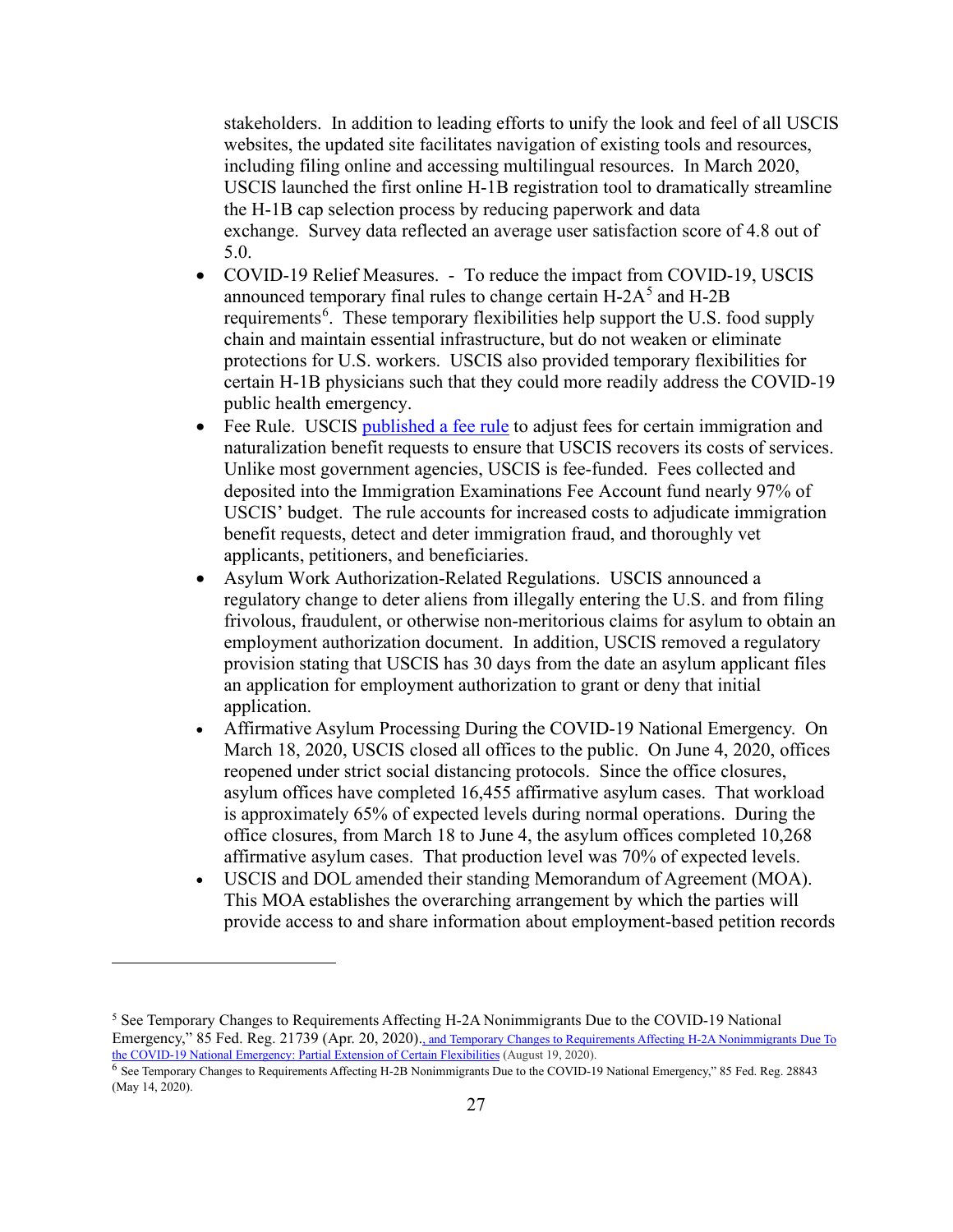and data contained within labor certification and labor condition application databases. Appendices  $A - H$  of this Agreement describe the specific categories of data to be shared. This MOA also sets forth the basic mechanisms for the exchange of data as well as the responsibilities of the parties regarding the use, retention, maintenance, dissemination, destruction, and safeguarding of this data. This MOA also provides for the referral of suspected violations of the terms of labor condition applications (LCAs) by USCIS to WHD, consistent with section  $212(n)(2)(G)(v)$  of the Immigration and Nationality Act (INA).

Below are some of the benefits to the amendments made to the MOU:

- Information sharing between the parties is intended to support the administration of U.S. immigration law, consistent with the parties' regulations and policies, and to combat fraud and abuse in the immigration system; and
- In addition, the MOA supports U.S. labor and immigration law enforcement, fair employment and policy objectives, and other relevant national interests.